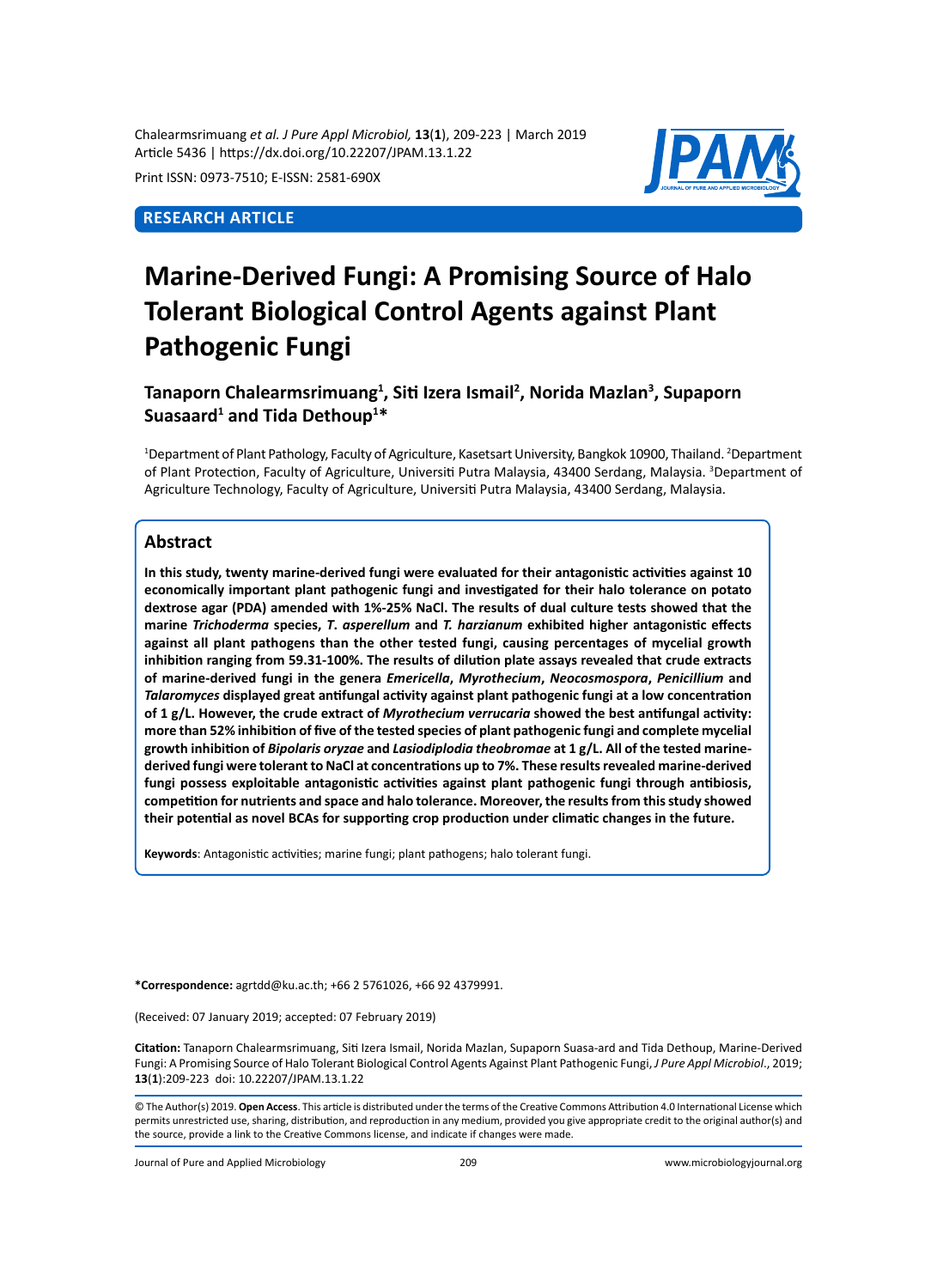#### **INTRODUCTION**

The disadvantages of commercial synthetic fungicides in both organic and conventional farming have led to attempts to find new strategies for controlling plant diseases $1/2$ . Biological control agents are currently held to be a very promising strategy for plant disease management due to their being eco-friendly and non-toxic to consumers and farmers<sup>3,4</sup>. Finding novel BCAs is required to combat plant disease outbreaks and over come plant pathogen resistance to fungicides. The search for promising BCAs has mostly been conducted by screening terrestrial, endophytic, entomopathogenic microbes while studies of antagonistic microbes from marine environments are still limited. Marine invertebrates present a rich source of bioactive metabolites<sup>5,6</sup>. Moreover, they are also the major hosts of symbiotic microorganisms such as actinomyces, bacteria and fungi<sup>7,8</sup>. Marine-derived fungi are often associated with marine organisms and substrata such as sponges, corals, tunicates, higher algae, sea grasses, mangroves, molluscs, woody substrates and drift wood  $9,10$ .

In our ongoing search for bioactive compounds from marine-derived fungi, we isolated a number of fungi from sponges, corals and sea fans, among which was a novel fungal species recently reported<sup>11</sup>. Several novel metabolites and the antimicrobial activity of marine-derived fungi isolated from marine invertebrates collected from Thai waters against human and plant pathogens have been reported by our group<sup>12-15</sup>. Fungi isolated from marine environments, particularly from sponges, have shown great potential as important sources of pharmacologically active metabolites and biological activities which have great potential for the development of new drugs as well as new agrochemical substances<sup>16-18</sup>. They have also been reported to be more important producers of novel natural products and bioactive compounds than other microorganisms 19-23.

These new bioactive compounds are attracting researchers to attempt to isolate fungi from marine environments. These fungi have previously been isolated from soils and plants in different locations and climates. To date, studies of diversity in marine organisms have led to the isolation of hundreds of fungal species belonging to Ascomycetes, Deuteromycetes, Zygomycetes and Mitosporic fungi <sup>24-28</sup>. Most of them were previously reported as terrestrial fungi, and they were able to grow on media both with and without the addition seawater  $11,16$ . The fungi and the marine invertebrate, plant relationship is still unclear; however, sponge derived fungi have classified into three groups: sponge-generalists, sponge-associates and sponge-specialists<sup>27,29</sup>.

In our previous study, we reported the *in vitro* antifungal activity of five marinederived fungi against 10 economically important plant pathogens. Among these,the extract of *Talaromyces trachysporus* isolated from the marine sponge *Clathria reinwardtii* had great mycelial growth inhibition capability on *Pythium aphanidermatum* even at the low concentration of IC $_{50}$  100 ppm<sup>10</sup>. Besides this, other researchers have investigated the antibacterial and antifungal properties of marine-derived fungi against plant pathogens30-32. For example, several *Trichoderma* spp. were isolated from the Mediterranean sponge, *Psammocinia* sp., and were evaluated for their antagonistic activity against three plant pathogenic fungi, *Botrytis cinerea, Rhizoctonia solani* and *Alternaria alternata.* The results showed that all the tested fungi extracts displayed antagonistic activity in dual plate assays. *T. atroviride* and *T. asperelloides* effectively reduced the incidence of *R. solani* damping-off disease of beans and also induced defense responses in cucumber seedlings against *Pseudomonas syringae* pv. *lachrimans*33.

These data showed that marine-derived fungi, and especially marine sponge-associated fungi, are a promising source of antagonist microbes which may be useful in developing as novel BCAs to control plant diseases. However, their antimicrobial properties were mostly demonstrated for pharmaceutical purposes; thus, the evaluation of antagonistic activity against plant pathogens in this study may provide more information concerning the value and potential of marine-derived fungi in crop protection. The purpose of this study was to evaluate the antagonistic activities and halo tolerance of twenty selected marine-derived fungi collected from Thai waters against ten plant pathogenic fungi *in vitro*.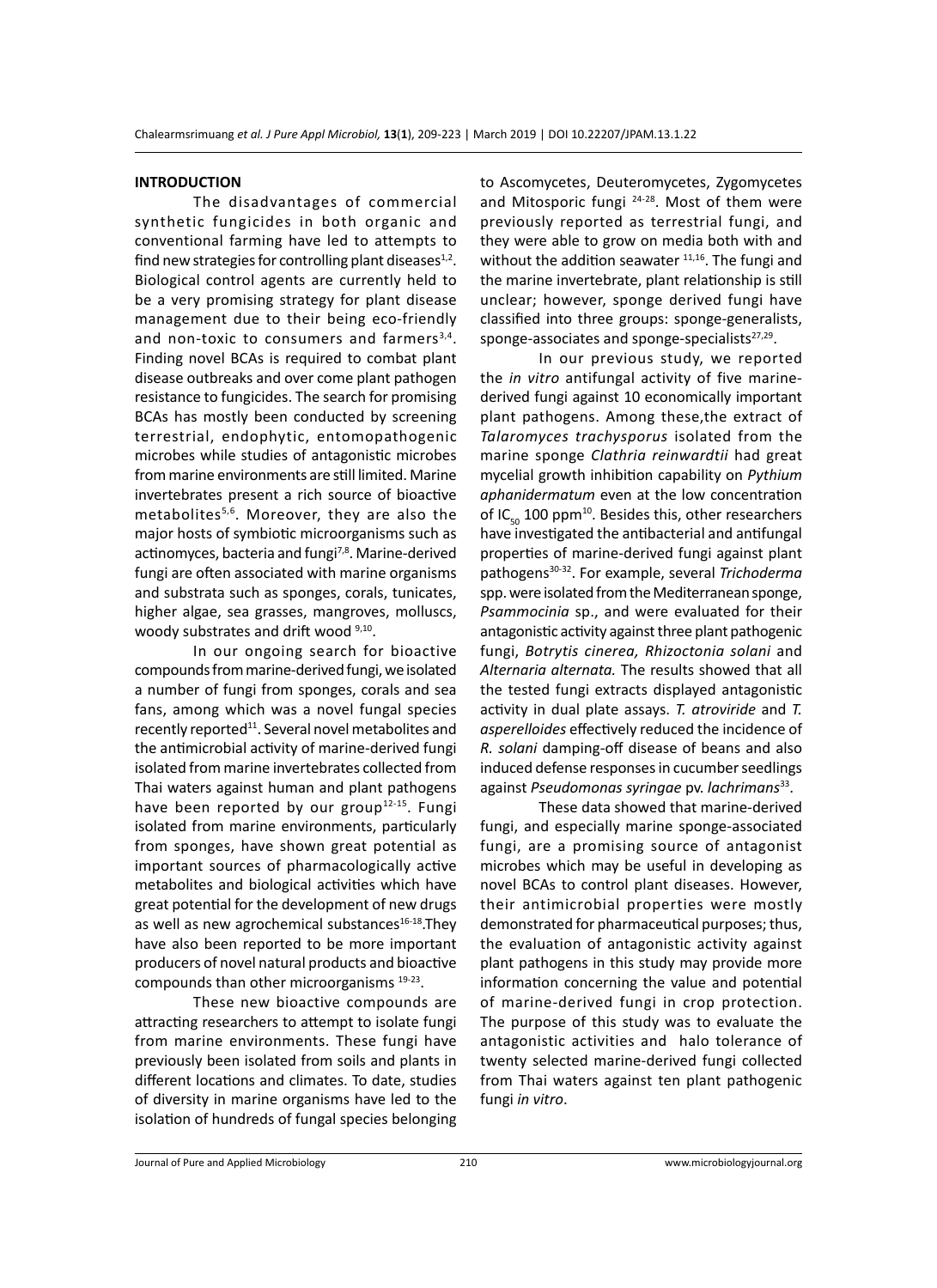## **MATERIALS AND METHODS Sponge samples**

The marine sponge samples were collected from coral reefs at two locations in Thailand: Samaesan Island, Chonburi Province in Eastern Thailand and Similan Island, Phang Nga Province, in Southern Thailand, by scuba- diving at a depth of 10-15meters during 2011-2016 (Table 1). The samples were placed in plastic bags containing natural seawater and were stored in ice and in a refrigerator for later analysis.

## **Isolation of fungi from marine sponges**

The sponge sample tissues were washed three times with sterilized sea water and cut into pieces of 0.5 x 0.5 cm under aseptic conditions. Five pieces of each marine sponge were placed on a Petri dish plate containing 15 mL malt extract agar (MEA) medium mixed with70% sea water and 0.003% streptomycin sulphate, and then incubated at room temperature for 7 days. Hyphal tips emerging from sponge pieces were cut and transferred to MEA slants for further identification. The pure cultures were maintained at the Department of Plant Pathology, Faculty of Agriculture, Kasetsart University, Bangkok, Thailand under the code KUFA.

## **Marine-derived fungi identification**

The identification of the fungi was based on morphological characteristics as observed from the growth pattern, color and texture on MEA. Colony characteristics were examined under a stereoscopic microscope, and microscopic characteristics were thoroughly investigated under light and scanning electron microscopes afterwards. The fungi were further identified by molecular techniques using ITS primers. DNA was extracted from young mycelia following a modified Murray and Thompson method 34. Universal primer pairs ITS1 and ITS4 were used for ITS gene amplification<sup>35</sup>. The gene sequences of the marine-derived fungi were submitted to the BLAST program for alignment and compared with those of fungal species in the NCBI database (http://www.ncbi.nlm.nih.gov/). Their ITS gene sequences were deposited in GenBank with accession numbers as shown in Table 1.

## *In vitro* **antagonistic activity testing of the marinederived fungi against plant pathogenic fungi by the dual culture method**

Twenty marine-derived fungi were

selected for testing of their antagonistic activity against ten species of plant pathogenic fungi (Table 2). The marine-derived fungi and plant pathogenic fungi were cultured on separate Petri dish plates containing PDA and incubated at room temperature for 7 days. A mycelial plug of marine-derived fungus and a mycelial plug of plant pathogenic fungus were cut from the colony margin with a sterile steel borer (0.5 cm diam.) and placed on PDA as a dual culture, 7 cm apart. The Petri dish plates of the dual culture assay were incubated at room temperature for 3 days for *Sclerotium rolfsii* and *Rhizoctonia solani*, and for 14 days for the other species. A mycelial plug of each plant pathogenic fungus was placed on a separate PDA plate to serve as a control. The inhibition levels were calculated by using the formula: [(*x* $y$ / $x$   $\times$  100, where  $x =$  the colony radius of the plant pathogenic fungi in the control, and *y* = the colony radius of the plant pathogenic fungi in the dual culture test. Each treatment was performed with five replicates and repeated three times.

## **Preparation of the marine-derived fungal extracts**

The 20 selected marine-derived fungi were evaluated for their antifungal activity against plant pathogenic fungi (Table 3). These fungi were cultured on separate PDA plates and incubated at room temperature for 7 days. Five mycelial plugs of each fungus were cut from a 7-day-old colony margin and inoculated in 500 ml Erlenmeyer flasks containing potato dextrose broth 200 mL, and then incubated on a rotary shaker at 120 rpm for 7 days for preparing spore suspensions. Twenty-five 1,000 ml Erlenmeyer flasks, each containing 300 g cooked rice, were autoclaved at  $121^{\circ}$ C for 15 min. and then inoculated with approximately 20 mL of mycelial suspension of each fungus. The inoculated flasks were then incubated at room temperature for 30 days, after which 500 mL of ethyl acetate was added to each flask and macerated for 7 days. The ethyl acetate solutions were filtered through filter paper (Whatman No.1) to give the organic solutions and then evaporated under reduced pressure to obtain a crude ethyl acetate extract of each marine-derived fungus.

## *In vitro* **antifungal activity test of marine-derived fungi crude extracts against plant pathogenic fungi**

The dilution plate method was used for the evaluation of the *in vitro* antifungal activity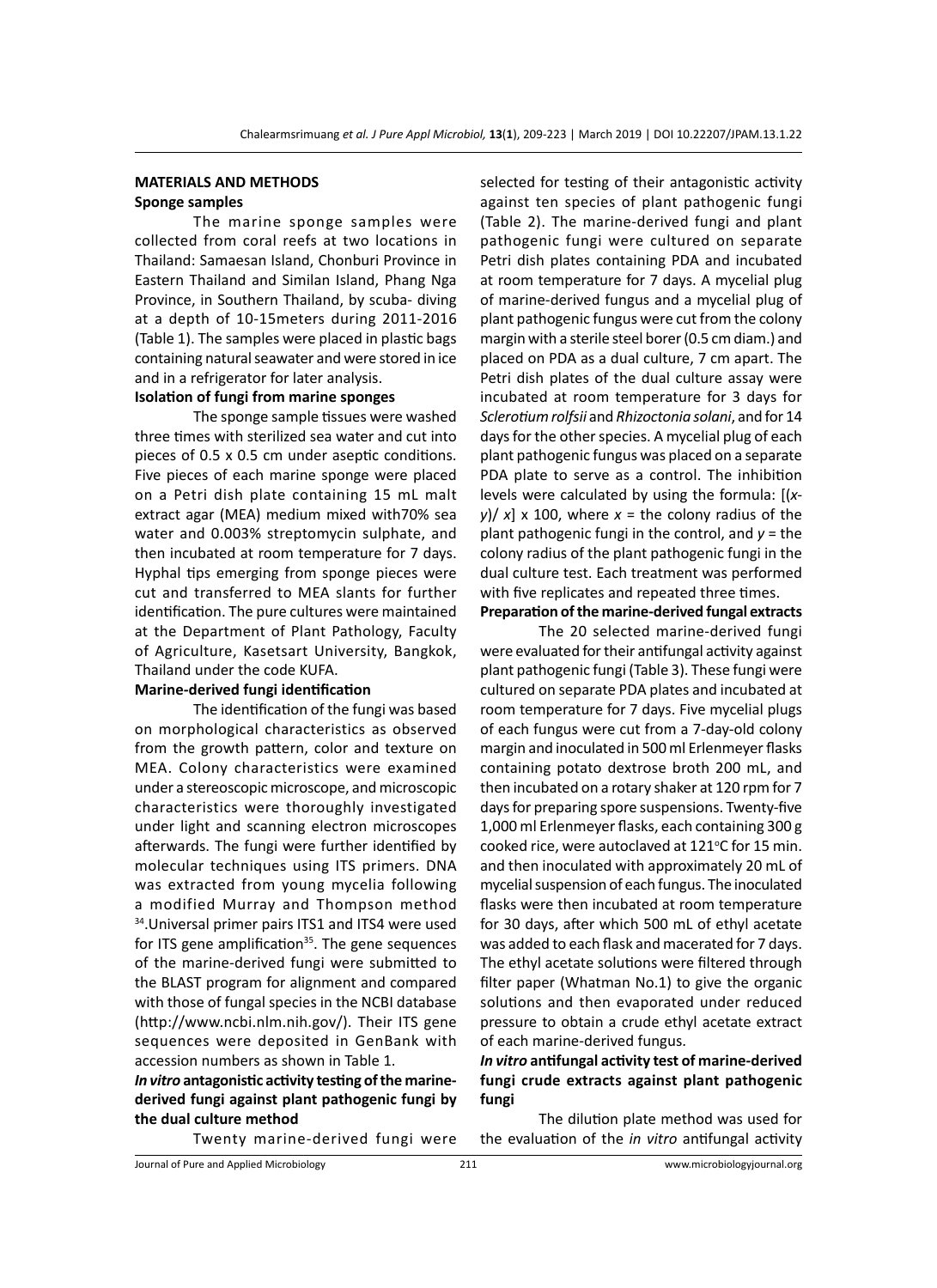| Marine-<br>derived<br>fungus                   | <b>KUFA</b> | Accession<br>No. | Sponge                                 | Location                     |
|------------------------------------------------|-------------|------------------|----------------------------------------|------------------------------|
| Arthrinium<br>xenocordella                     | 1018        | KY041870         | Unidentified<br>marine sponge<br>No. 1 | Samaesan Island,<br>Chonburi |
| Eurotium<br>chevalieri                         | 0464        | KY942148         | Rhabdermia sp.                         | Similan Island,<br>Phang Nga |
| Emericella<br>foveolata                        | 1003        | KY041869         | Xestospongia<br>testudinaria           | Samaesan Island,<br>Chonburi |
| Emericella<br>nidulans                         | 0031        | MF614160         | Mycale armata                          | Samaesan Island,<br>Chonburi |
| Emericella<br>rugulosa                         | 1002        | KY041871         | Acanthella sp.                         | Samaesan Island,<br>Chonburi |
| Emericella<br>variecolor                       | 0261        | MF614163         | Xestospongia<br>testudinaria           | Samaesan Island,<br>Chonburi |
| Hamigera<br>avellanea                          | 0450        | KY942147         | Acanthella sp.                         | Samaesan Island,<br>Chonburi |
| Hamigera<br>terricola                          | 0214        | KU500029         | Xestospongia<br>testudinaria           | Samaesan Island,<br>Chonburi |
| Geosmithia<br>lavendula                        | 0319        | KY942145         | Stylissa<br>flabelliformis             | Samaesan Island,<br>Chonburi |
| Myrothecium<br>verrucaria                      | 0192        | KY942146         | Mycale sp.                             | Samaesan Island,<br>Chonburi |
| Neocosmospora<br>vasinfecta var.<br>vasinfecta | 1004        | KY041868         | Mycale sp.                             | Samaesan Island,<br>Chonburi |
| Penicillium<br>aculeatum                       | 0201        | MF614161         | Xestospongia<br>testudinaria           | Samaesan Island,<br>Chonburi |
| Neosartorya<br>fischeri                        | 0107        | KY942143         | Rhabdermia sp.                         | Similan Island,<br>Phang Nga |
| Neosartorya<br>pseudofischeri                  | 0061        | KY942144         | Hyrtios erecta                         | Similan Island,<br>Phang Nga |
| Neosartorya<br>quadricincta                    | 0081        | KT201525         | Xestospongia<br>testudinaria           | Samaesan Island,<br>Chonburi |
| Neosartorya<br>tsunodae                        | 0052        | KT201524         | Aka coralliphaga                       | Similan Island,<br>Phang Nga |
| <b>Talaromyces</b><br>tratensis                | 0091        | KT728350         | Mycale sp.                             | Samaesan Island,<br>Chonburi |
| <b>Talaromyces</b><br>stipitatus               | 0207        | KU500028         | Stylissa<br>flabelliformis             | Samaesan Island,<br>Chonburi |
| Trichoderma-<br>asperellum                     | 0677        | KY942142         | Mycale sp.                             | Samaesan Island,<br>Chonburi |
| Trichoderm-<br>aharzianum                      | 0689        | MF614160         | Hyrtios erecta                         | Similan Island,<br>Phang Nga |

**Table 1.** Fungi isolated from marine invertebrates used in this study

against ten plant pathogenic fungi. One gram of each of the crude ethyl acetate extracts of marinederived fungi was dissolved in 1 mL dimethyl sulfoxide and serially diluted with sterile distilled water to prepare stock solutions of 100 and 10 g/L concentrations. One mL of each stock solution was added to 9 mL of warm PDA, mixed, and poured into the Petri dishes to obtain final concentrations of 10 and 1 g/L. A mycelial plug of each of the ten plant pathogenic fungi was cut from a 7-dayold colony margin with a sterile steel borer and transferred to a PDA plate containing one of the

Journal of Pure and Applied Microbiology

212 www.microbiologyjournal.org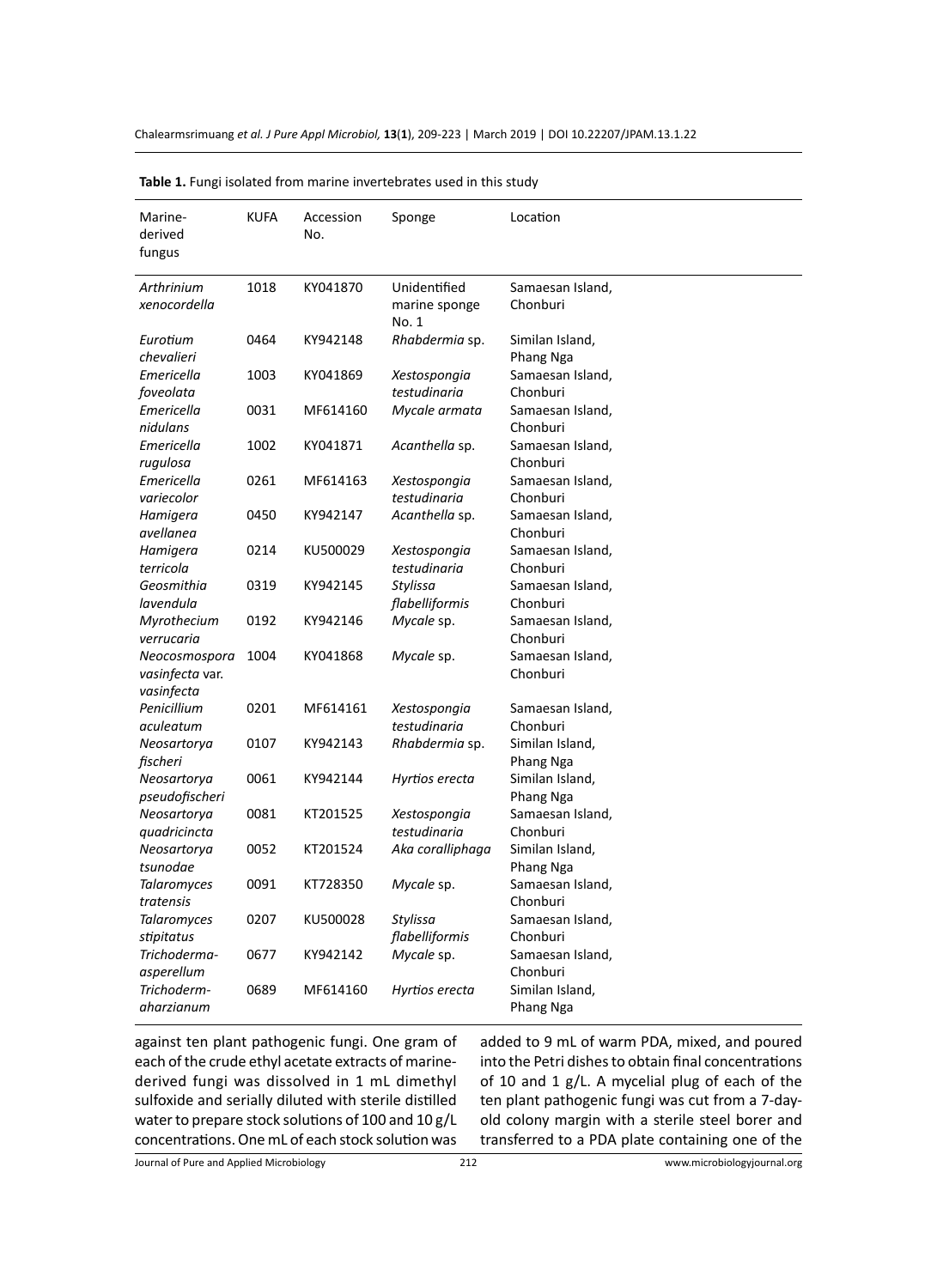concentrations of each crude extract. All the Petri dishes were incubated at room temperature for 14 days*.* A PDA plate void of the fungal crude extract was used as a control. The inhibition levels were calculated using the formula: [(*x-y*)/ *x*] x 100, where *x* = the colony radius of the plant pathogenic fungi in the control, and  $y =$  the colony radius of the plant pathogenic fungi in the presence of the tested crude extract. Each treatment was performed with five replications and repeated three times.

## **Salt tolerance assay**

The selected twenty marine-derived fungi were evaluated for their halo tolerance on PDA amended with NaCl (Sigma-Aldrich®) concentrations at 1%, 3%, 5%, 7%, 9%, 12%, 15%, 17%, 20% and 25%. A mycelial plug of each marine-derived fungus was placed on the center of a PDA plate containing each NaCl concentration and incubated for 30 days at room temperature. The mycelial growth of each marine-derived fungus was observed and recorded at 21 days as compared with the control (0%). Each treatment was performed with five replications and repeated three times.

#### **Statistical analysis**

Due to the non-significant differences between the repeated experiments of each treatment at *p*< 0.05, data obtained from the repeated experiments were pooled and submitted to analysis of variance (ANOVA), and means were compared by Duncan's multiple range test(*p*  <0.05), using the statistical program SPSS version 19 (IBM Corporation, Somers, NY).

#### **RESULTS**

## **Antagonistic activity of marine-derived fungi**

Twenty marine-derived fungi were selected and identified to species based on morphological and ITS gene analysis and their gene sequences were submitted to Genbank (Table 1). Results of their antagonistic activity against the ten plant pathogenic fungi in the dual cultures on PDA plates are shown in Table 2. Seven of these pathogenic fungi belonged to Ascomycetes (*Alternaria brassicicola*, *Bipolaris oryzae*, *Colletotrichum capsici*, *C. gloeosporioides, Fusarium oxysporum*, *Lasiodiplodia theobromae* and *Pyricularia oryzae*), one to Oomycetes (*Phytophthora palmivora*) and two to Agonomycetes (*Rhizoctonia solani* and *Sclerotium*  *rolfsii*).

*Trichoderma asperellum* (KUFA 0677) and *T. harzianum* (KUFA 0689) displayed the highest effect against all plant pathogenic fungi,causing more than 60.65% mycelial growth inhibition, and they caused 100% inhibition of *C. gloeosporioides* and *P*. *palmivora* by overgrowing colonies of these pathogens.

Values in a column followed by the same letter are not significantly different at *p*< 0.05, when analyzed using Duncan's multiple range test of One-Way ANOVA.

The results on the antagonistic effects of the rest of the selected marine-derived fungi against plant pathogenic fungi belonging to Ascomycetes revealed that ten of the tested fungi displayed potent (> 50% inhibition) antagonistic effect against at least one pathogen belonging to this class. Five fungi, namely *A. xenocordella*  (KUFA1018), *E. nidulans*(KUFA0031)*, H. avellanea*  (KUFA0450)*, N. vasinfecta* var. *vasinfecta*  (KUFA1004) and *T. stipitatus* (KUFA0207) exhibited effective mycelial growth inhibition against *A. brassicicola*, *C. capsici* and *P. oryzae* with values ranging from 50.37 to 66.30%. Meanwhile, *E. nidulans* (KUFA0031), *N. fischeri* (KUFA0107) and *N. pseudofischeri* (KUFA0061)also displayed potent antagonistic effect against *B. oryzae*,causing 62- 68% mycelial growth inhibition.

Moreover, *A. xenocordella* (KUFA1018) and *N. pseudofischeri* (KUFA0061) showed a moderate inhibitory effect, causing 54-55% mycelial growth inhibition of *F. oxysporum*. Additionally, *E. nidulans* (KUFA0031) and *M. verrucaria* (KUFA0192) showed effective action against the mycelial growth of *L. theobromae*, with inhibition values of 60-64%.

Besides *Trichoderma* species, the other marine-derived fungi showed a weak effect, causing mycelial growth inhibition of *P. palmivora* with a value lower than 50%, and only *E. nidulans* (KUFA0031) exhibited a potent antagonistic effect against *R. solani* and *S. rolfsii*, causing mycelial growth inhibitions of 60.37 and 55.57%, respectively. Interestingly, six out of the twenty marine-derived fungi showed antagonistic activity against the tested plant pathogenic fungi by forming zones of inhibition although they caused mycelial growth inhibition lower than 50%. *T. tratensis* (KUFA0091) displayed the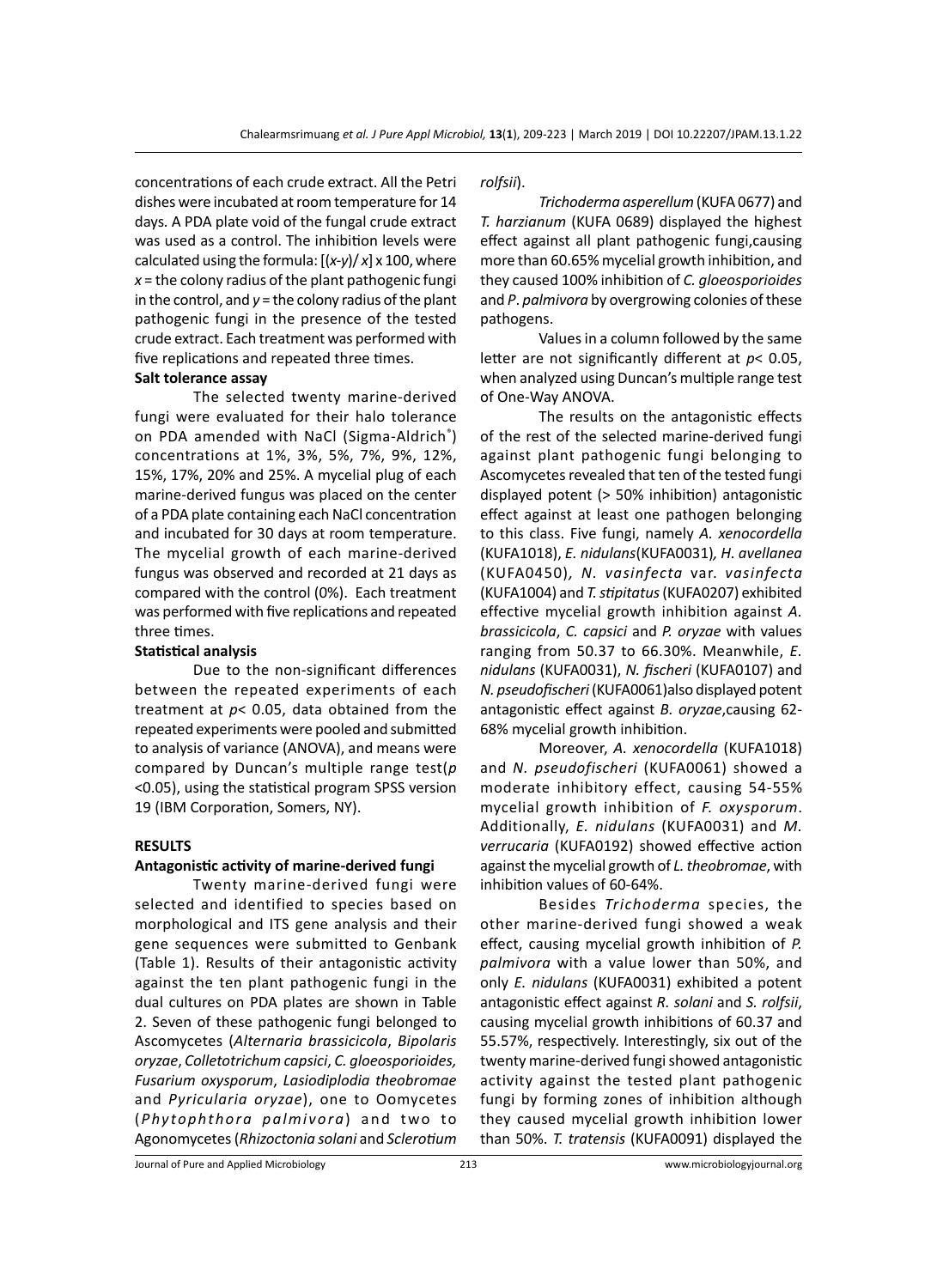Chalearmsrimuang *et al. J Pure Appl Microbiol,* **13**(**1**), 209-223 | March 2019 | DOI 10.22207/JPAM.13.1.22

| Marine-                                 |         |         |                | % Mycelial growth inhibition   |                        |        |                |        |           |             |
|-----------------------------------------|---------|---------|----------------|--------------------------------|------------------------|--------|----------------|--------|-----------|-------------|
| derived<br>fungus                       | AB*     | BО      | CG             | CC                             | FO                     | LT     | PP             | PO     | <b>RS</b> | <b>SR</b>   |
| Arthrinium<br>xenocordella              | 65.19d  | 42.59ij | 45.93c         | 57.41e                         | 54.81c                 | 29.63g | 39.26e         | 62.59d | 01        | $11.11f-h$  |
| Emericella<br>foveolata                 | 49.17i  | 44.17i  | 37.41gh 50.74f |                                | 43.70ef 01             |        | 36.67f         | 48.06g | 01        | 3.70hi      |
| Emericella<br>nidulans                  | 55.57g  | 68.89c  | 44.44cd        | 51.85f                         | 40.21h                 | 64.8a1 | 39.44e         | 56.67e | 60.37b    | 55.57a      |
| Emericella<br>rugulosa                  | 44.44jk | 39.261  | 37.78gh 39.30i |                                | 36.34ij                | 01     | 29.26h         | 47.41g | 01        | 19.26d-f    |
| Emericella<br>variecolor                | 58.89f  | 51.48g  | 36.66h         | 43.70h                         | 37.40i                 | 01     | 44.44c         | 42.97i | 19.4h4    | 0i          |
| Eurotium<br>chevalieri                  | 45.00jk | 32.56m  | 22.78j         | 31.11k                         | 30.78l                 | 30.5g6 | 21.74j         | 39.22j | 31.89f    | 22.2d2      |
| Hamigera<br>avellanea                   | 64.44d  | 54.82f  | 48.89b         |                                | 58.52de 42.96fg 34.74f |        | 41.85d         | 66.30c | 14.82i    | $11.11f-h$  |
| Hamigera<br>terricola                   | 49.74hi | 46.67h  | 45.18c         | 44.81h                         | 44.44ef 23.31i         |        | 27.22i         | 45.13h | 01        | 12.17e-g    |
| Geosmithia<br>lavendula                 | 48.89i  | 39.221  | 37.78gh        | 35.21j                         | 35.22j                 | 41.11c | 41.48d         | 38.85j | 32.47f    | 0i          |
| Myrothecium<br>verrucaria               | 48.80i  | 46.67h  | 48.15b         | 45.25h                         | 32.96k                 | 60.00b | 44.82c         | 48.89g | 43.33c    | $4.8g - i2$ |
| Neocosmo-<br>spora<br>vasinfecta var.   | 55.56g  | 43.70j  | 42.22e         | 50.37f                         | 45.18e                 | 26.30h | 29.63h         | 54.44f | 27.76g    | 22.22d      |
| vasinfecta<br>Penicillium               | 48.11i  | 43.28i  | 33.14i         | 35.09j                         | 37.00i                 | 15.62k | 34.74g         | 29.871 | 10.31k    | 0i          |
| aculeatum<br>Neosartorya                | 43.33k  | 62.59d  | 40.37f         | 60.00d                         | 44.41ef 22.08i         |        | 41.85d         | 45.64h | 28.51g    | 0i          |
| fischeri<br>Neosartorya                 | 67.03c  | 60.91e  | 45.58c         | 47.63g                         | 55.18c                 | 42.37c | 48.69b         | 47.81g | 37.03e    | 47.19 b     |
| pseudofischeri<br>Neosartorya           | 68.52c  | 40.74kl |                | 42.92de 58.52de 42.59fg 19.26j |                        |        | 43.70c         | 56.30e | 40.37d    | 35.93c      |
| quadricincta<br>Neosartorya<br>tsunodae | 45.57j  | 41.32jk | 36.07h         | 39.58i                         | 41.38gh 20.11j         |        | 40.36de 35.67k |        | 12.36i    | 10.87f-h    |
| <b>Talaromyces</b><br>tratensis         | 51.11h  | 41.11jk | 38.89fg        | 40.00i                         | 42.59fg 37.03e         |        | 36.67f         | 42.96i | 01        | 15.92d-f    |
| Talaromyces<br>stipitatus               | 62.51e  | 47.39h  | 48.05b         | 65.24c                         | 49.20d                 | 39.07d | 48.26b         | 61.22d | 32.0f7    | 20.14de     |
| Trichoder-<br>maasperellum              | 83.33a  | 95.68a  | 100a           | 80.00b                         | 72.96b                 | 60.65b | 100a           | 81.15b | 71.0a0    | 61.48a      |
| Trichoderm-<br>aharzianum               | 80.25b  | 92.37b  | 100a           | 92.11a                         | 81.12a                 | 59.31b | 100a           | 90.35a | 70.25a    | 68.32a      |

**Table 2.** Antagonistic effects of marine-derived fungi on ten plant pathogenic fungi in dual cultures on PDA

\*AB = *Alternaria brassicicola*, BO = *Bipolaris oryzae*, CC = *Colletotrichum capsici*, CG = *C*. *gloeosporiodes*, FO= *Fusarium oxysporum*, LT = *Lasiodiplodia theobromae*, PP = *Phytophthora palmivora*, PO = *Pyricularia oryzae*, RO = *Rhizoctonia oryzae*, SR = *Sclerotium rolfsii*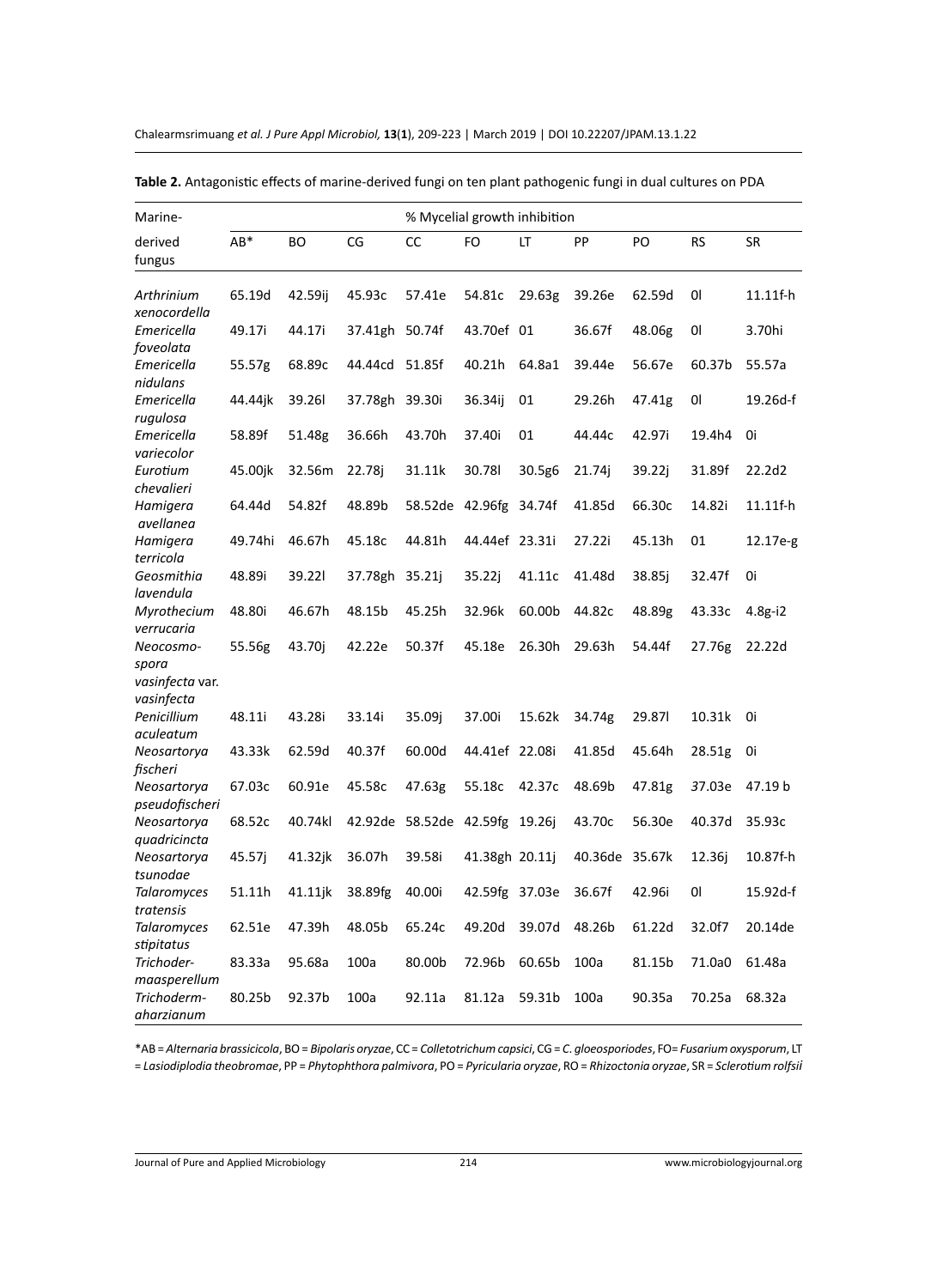strongest activity with formation of the widest zone of inhibition, 1.2 to 2.2 cm in width, against *A. brassicicola*, *B*. *oryzae*, *L. theobromae* and *P. palmivora*. In addition, *A. xenocordella*,*E. rugulosa* (KUFA1002), *E. foveolata* (KUFA1003), *N. vasinfecta* var. *vasinfecta* (KUFA1004) and *N.* 

*pseudofischeri* (KUFA0061) showed antagonistic activity by forming zones of inhibition 0.5-1.2 cm in width against some plant pathogenic fungi belonging to Ascomycetes (Fig. 1).

**Antifungal activity of marine-derived fungi** The result of testing the antifungal



**Fig. 1.** Antagonistic effects of marine-derived fungi (left) on plant pathogenic fungi (right) in dual cultures on PDA plates.

A. *Talaromyces tratensis* KUFA0091 vs *A*. *brassicicola* (A1), *B*. *oryzae* (A2), *L. theobromae*(A3),*P. palmivora*(A4)

B. *Emericella rugulosa* KUFA1002 vs *A*. *brassicicola* (B1), *C*. *gloeosporiodes* (B2), *F. oxysporum* (B3), *P*. *oryzae* (B4) C. *Neocosmospora vasinfecta* var. *vasinfecta* KUFA1004 vs *A*. *brassicicola* (C1), *C. capsici* (C2), *C*. *gloeosporiodes* (C3), *F. oxysporum*(C4) D. *Arthrinium xenocordella* KUFA1018 vs *A*. *brassicicola* (D1), *C. capsici* (D2), *C*. *gloeosporiodes* (D3),*F*. *oxysporum*(D4) E. *Trichoderma harzianum* KUFA0677 vs *A*. *brassicicola* (E1), *P. palmivora* (E2), *P. oryzae* (E3),*R. oryzae* (E4)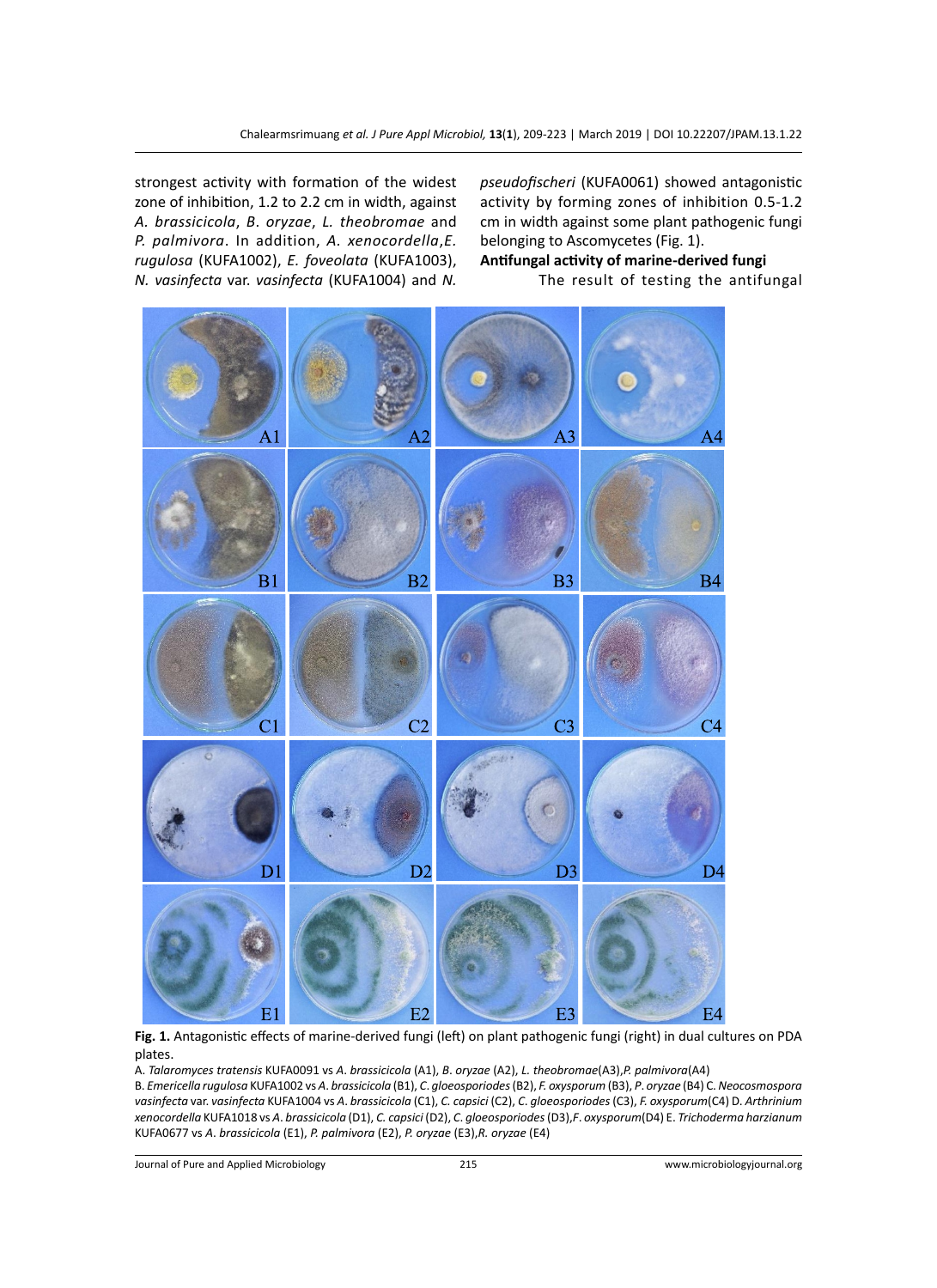activity of marine-derived fungi crude ethyl acetate extracts against the ten plant pathogenic fungi revealed that the crude extracts displayed increased effect against plant pathogens when

the concentration increased (Table 3). At the highest dose tested, 10 g/L, all fungal extracts except *E. chevalieri* (KUFA0464), *G. lavendula* (KUFA0319), and *N. pseudofischeri* (KUFA0061)

**Table 3.** Antifungal effects of marine-derived fungal extracts on ten plant pathogenic fungi by using the dilution method.

| Marine-                                               | % Mycelial growth inhibition at different concentrations (g/L) |                |                 |                    |           |                       |                       |                    |                |                 |
|-------------------------------------------------------|----------------------------------------------------------------|----------------|-----------------|--------------------|-----------|-----------------------|-----------------------|--------------------|----------------|-----------------|
| derived                                               | $AB*$                                                          |                | <b>BO</b>       |                    | <b>CC</b> |                       | CG                    |                    | FO             |                 |
| fungal<br>extract                                     | 10                                                             | $\mathbf{1}$   | 10              | $\mathbf 1$        | 10        | $\mathbf{1}$          | 10                    | $\mathbf{1}$       | 10             | $\mathbf{1}$    |
| Arthrinium<br>xenocordella                            | 100a                                                           | 37.78n         | 100a            | 38.52o             | 100a      | 15k                   | 40i                   | 0u                 | 54.72i         | 0r              |
| Emericella<br>foveolata                               | 100a                                                           | 28.61p         | 100a            | 49.44j             | 100a      | 17.22k 55h            |                       | 31.67lm            | 100a           | 16.94p          |
| Emericella<br>nidulans                                | 44.44lm                                                        | 21.11u         | 36.66p          | 0x                 |           | 51.67e 18.61k         | 32.22klm              | 11.11p             | 17.40p         | 0r              |
| Emericella<br>rugulosa                                | 75.50de                                                        | 63.06i         | 100a            | 55.28i             | 100a      | 0 <sub>m</sub>        | 100a                  | 34.72k             | 100a           | 25 <sub>o</sub> |
| Emericella<br>variecolor                              | 100a                                                           | 78.14d         | 100a            | 0x                 | 100a      | 72.77d 100a           |                       | 78.88d             | 100a           | 83.70c          |
| Eurotium<br>chevalieri                                | 35.17o                                                         | 0s             | 29.18s          | 11.76w             |           |                       | 24.22j 15.76k 30.25lm | 12.31op            | 37.14m 10.32q  |                 |
| Hamigera<br>avellanea                                 | 66.66h                                                         | 43.33lm 63.04j |                 | 23.70t             | 100a      | 23.70j                | 100a                  | 30 <sub>m</sub>    | 66.66e         | 35.25m          |
| Hamigera<br>terricola                                 | 60.12j                                                         | 0s             |                 | 60.45h 35.47gr     | 100a      | 30.04i                | 72.59e                | 39.25j             | 74.10d         | 45.32k          |
| Geosmithia<br>lavendula                               | 54.10k                                                         | 0s             | 71.42e 0x       |                    |           | 74.12d 14.36k 68.21f  |                       | 0u                 | 57.84fh 31.22n |                 |
| Myrothecium<br>verrucaria                             | 100a                                                           | 44.41lm 100a   |                 | 100a               | 100a      | 72.72d 100a           |                       | 73.70e             | 100a           | 87.77b          |
| Neocosmospora 78.89d<br>vasinfecta var.<br>vasinfecta |                                                                | 67.78h         | 42.781          | 44.72k             | 100a      | 46.94f                | 68.33f                | 45.22i             | 49.72j         | 38.06m          |
| Penicillium<br>aculeatum                              | 82.14c                                                         | 24.11q         | 35.36gr 0x      |                    |           | 87.61b 48.30ef 84.64c |                       | 32.56klm 58.97f    |                | 0r              |
| Neosartorya<br>fischeri                               | 100a                                                           | 42.32m 100a    |                 | 0x                 | 100a      | 18.50k 100a           |                       | 20.20 <sub>n</sub> | 100a           | 35.25m          |
| Neosartorya<br>pseudofischeri                         | 75.50e                                                         | 45.431         | 80 <sub>c</sub> | 40.75m             |           | 82.94c 35.47h 95.50b  |                       | 20.59n             | 55.41hi        | 10.50g          |
| Neosartorya<br>quadricincta                           | 35.51on                                                        | 0s             | 21.18u 0x       |                    | 5.73i     | 0 <sub>m</sub>        | 0u                    | 0u                 | 15.32p         | 0r              |
| Neosartorya<br>tsunodae                               | 100a                                                           | 26.67p         | 65.83f          | 34.17r             | 100a      | 16.39k                | 100a                  | 14.44o             | 36.39m Or      |                 |
| <b>Talaromyces</b><br>tratensis                       | 100a                                                           | 37.78n         | 100a            | 55.92i             | 100a      | 18.61k 100a           |                       | 4.44g              | 100a           | 7.50u           |
| <b>Talaromyces</b><br>stipitatus                      | 28.33p                                                         | 5.56r          |                 | 87.78b 40.02mn 45f |           | 4.17lm 38.33j         |                       | 0u                 | 30.83n         | 0r              |
| Trichoderma-<br>asperellum                            | 88.89b                                                         | 0s             | 77.22d 44.44k   |                    | 80.28c 0m |                       | 32.96kl               | 0u                 | 41.11          | 6.94u           |
| Trichoderma-<br>harzianum                             | 70.48f                                                         | 20.17u         | 65.42f          | 14.37 <sub>v</sub> | 100a      | 15k                   | 45.87i                | 0u                 | 31.89n         | 0r              |

Journal of Pure and Applied Microbiology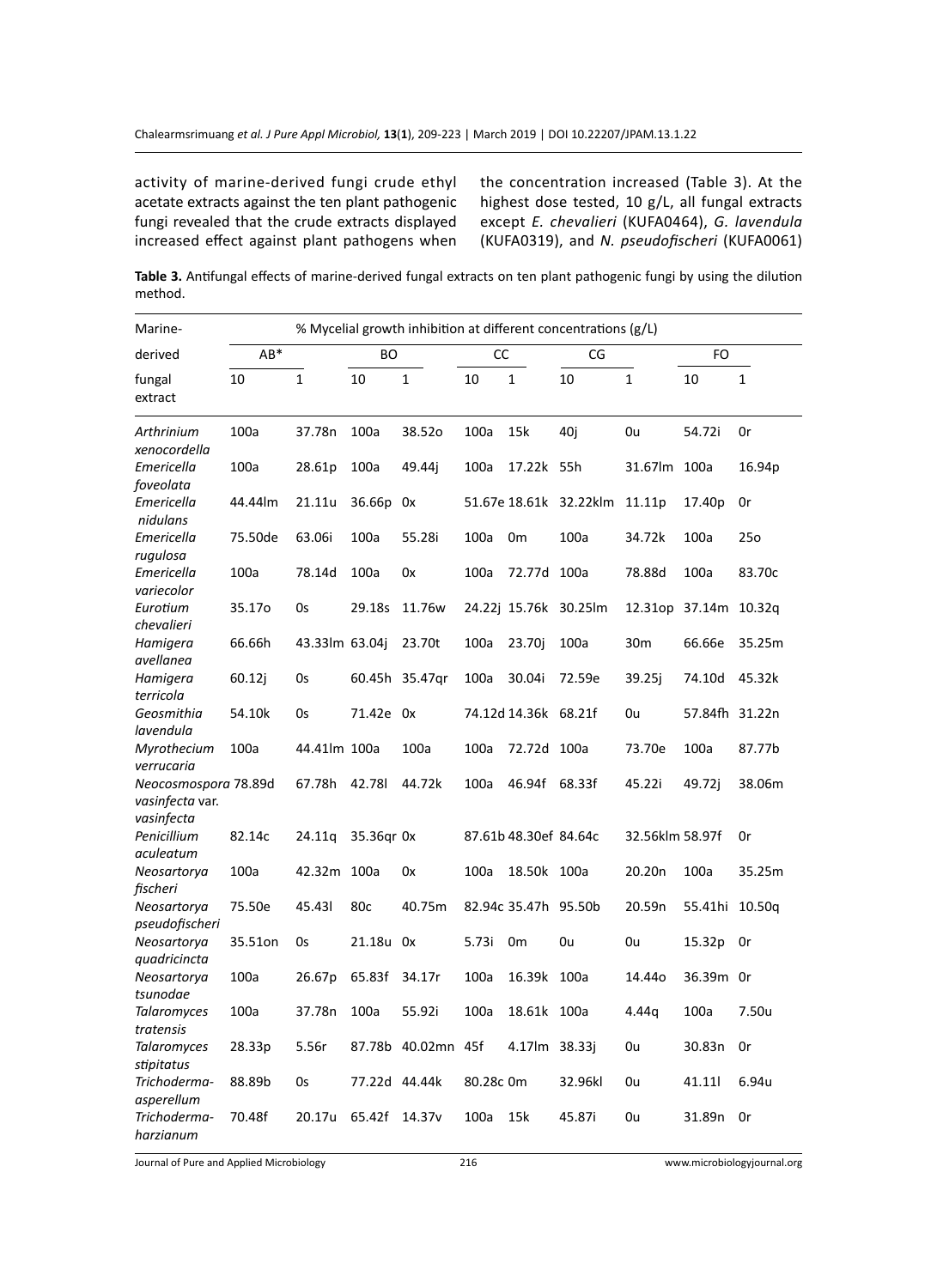**Table 3.** Continued

| Marine-                                                      | % Mycelial growth inhibition at different concentrations (g/L) |             |                                     |                |                       |                |         |                |         |              |
|--------------------------------------------------------------|----------------------------------------------------------------|-------------|-------------------------------------|----------------|-----------------------|----------------|---------|----------------|---------|--------------|
| derived                                                      | LT                                                             |             | PP                                  |                | PO                    |                |         | <b>RS</b>      |         |              |
| fungal<br>extract                                            | 10                                                             | $\mathbf 1$ | 10                                  | $\mathbf{1}$   | 10                    | $\mathbf{1}$   | 10      | $\overline{1}$ | 10      | $\mathbf{1}$ |
| Arthrinium<br>xenocordella                                   | 100a                                                           | 0j          | 100a                                | 19.631         | 100a                  | 0j             | 100a    | 0 <sub>m</sub> | 100a    | 9.17n        |
| Emericella<br>foveolata                                      | 67.22d 0j                                                      |             | 100a                                | 39.17h 100a    |                       | 18.89i         | 50.00ef | 6.67i          | 51.48ef | 16.39m       |
| Emericella<br>nidulans                                       | 100a                                                           | 55.78e 100a |                                     | 57.44e 100a    |                       | 77.22bc 57.40d |         | 0m             | 100a    | 49.44f       |
| Emericella<br>rugulosa                                       | 100a                                                           | 36.39h 100a |                                     | 64.44d 100a    |                       | 34.07h         | 100a    | 12.22k         | 100a    | 29.44j       |
| Emericella<br>variecolor                                     | 100a                                                           | 0j          | 100a                                | 0m             | 100a                  | 0j             | 100a    | 0 <sub>m</sub> | 100a    | 0o           |
| Eurotium<br>chevalieri                                       | 0j                                                             | 0j          | 0m                                  | 0 <sub>m</sub> | 0j                    | 0j             | 10.12k  | 0 <sub>m</sub> | 21.351  | 0o           |
| Hamigera<br>avellanea                                        | 100a                                                           | 5.55j       | 100a                                | 0m             | 100a                  | 33.33h         | 100a    | 66.66c         | 100a    | 25.92k       |
| Hamigera<br>terricola                                        | 100a                                                           | 0j          | 55.55ef 30.12j                      |                | 51.14f                | 12.17ij        | 85.40b  | 22.81j         | 74.35c  | 32.17i       |
| Geosmithia<br>lavendula                                      | 24.92i                                                         | 0j          |                                     |                | 64.65d 22.57k 62.03de | 0j             | 47.25fh | 0 <sub>m</sub> | 58.22d  | 0o           |
| Myrothecium<br>verrucaria                                    | 100a                                                           | 100a        | 100a                                | 35.92i         | 100a                  | 52.17ef        | 100a    | 24.51i         | 100a    | 0o           |
| Neocosmospora 68.89d 25.28i<br>vasinfecta var.<br>vasinfecta |                                                                |             | 100a                                | 0 <sub>m</sub> | 68.61cd               | 52.50ef        | 51.67e  | 10.00k         | 31.39ij | 0o           |
| Penicillium<br>aculeatum                                     | 97.21a 32.58h 100a                                             |             |                                     | 56.82e 86.21b  |                       | 11.25ij        | 47.39fh | 28.00i         | 59.21d  | 0o           |
| Neosartorya<br>fischeri                                      | 0j                                                             | 0j          | 100a                                | 0m             | 100a                  | 33.33h         | 100a    | 45.42h         | 100a    | 53.75e       |
| Neosartorya<br>pseudofischeri                                |                                                                |             | 87.25b 45.81f 75.25c 20.37kl 74.22c |                |                       | 35.47h         | 65.40c  | 45h            | 72.57c  | 20.351       |
| Neosartorya<br>quadricincta                                  | 0j                                                             | 0i          | 86.95b 36i                          |                | 0i                    | 0i             | 100a    | 0 <sub>m</sub> | 95.56b  | 0o           |
| Neosartorya<br>tsunodae                                      | 76.94c                                                         | 0i          | 100a                                | 20.28kl 100a   |                       | 0j             | 100a    | 4.72i          | 100a    | 42.22h       |
| <b>Talaromyces</b><br>tratensis                              | 76.39c 0j                                                      |             | 100a                                | 53.33f         | 100a                  | 32.50h         | 21.94j  | 0 <sub>m</sub> | 100a    | 0o           |
| <b>Talaromyces</b><br>stipitatus                             | 100a                                                           | 0i          | 100a                                | 0 <sub>m</sub> | 100a                  | 15.56i         | 100a    | 0 <sub>m</sub> | 100a    | 0o           |
| Trichoderma-<br>asperellum                                   | 64.44d 0j                                                      |             | 100a                                | 0 <sub>m</sub> | 100a                  | 0j             | 100a    | 0 <sub>m</sub> | 100a    | 0o           |
| Trichoderma-<br>harzianum                                    | 50.11ef 0j                                                     |             | 100a                                | 0 <sub>m</sub> | 100a                  | 0j             | 100a    | 0 <sub>m</sub> | 100a    | 0o           |

\*AB = *Alternaria brassicicola*, BO = *Bipolaris oryzae*, CC = *Colletotrichum capsici*, CG = *C*. *gloeosporiodes*, FO= *Fusarium oxysporum*, LT = *Lasiodiplodia theobromae*, PP = *Phytophthora palmivora*, PO = *Pyricularia oryzae*, RO = *Rhizoctonia oryzae*, SR = *Sclerotium rolfsii*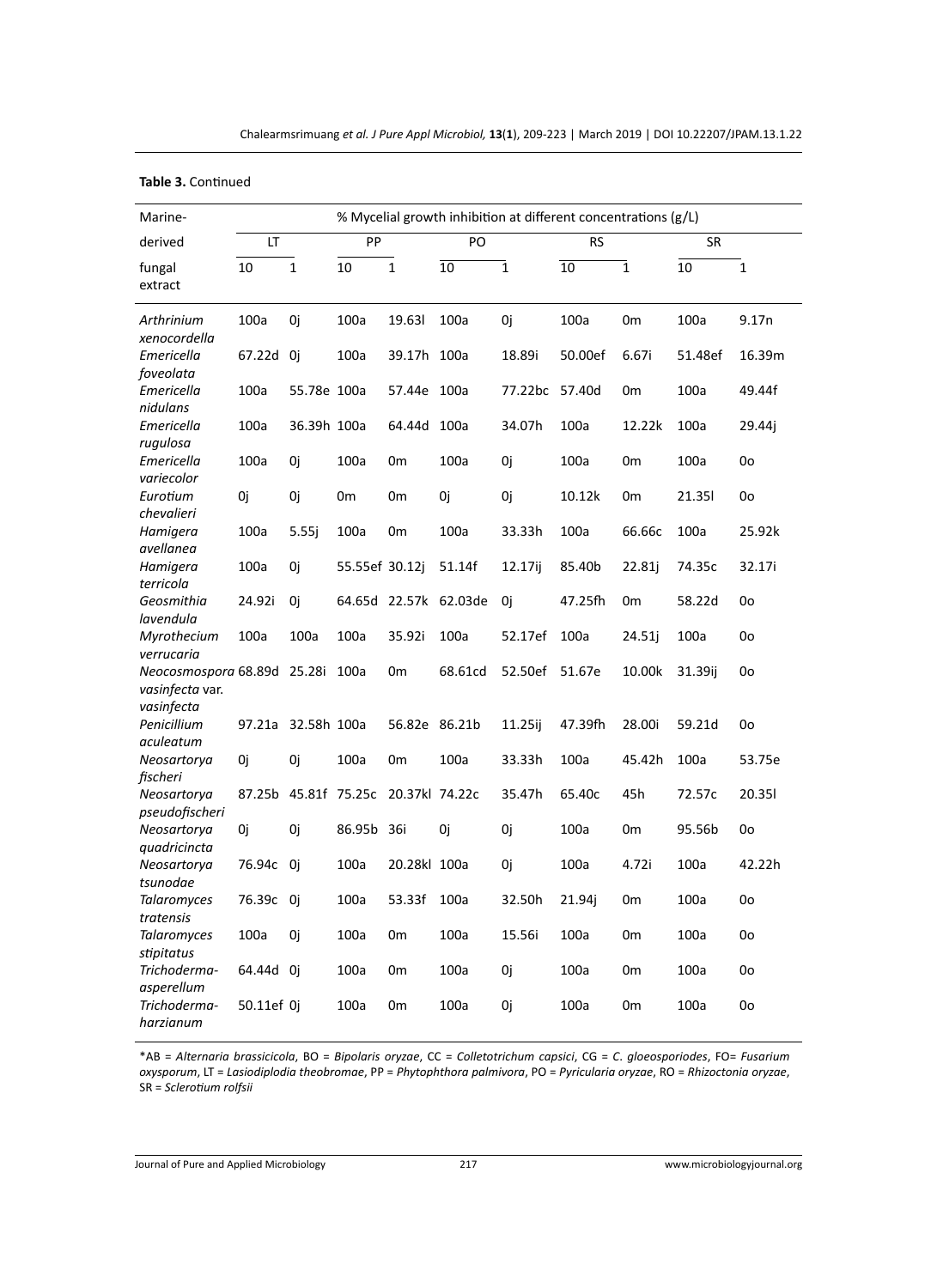extracts exhibited 100% mycelial growth inhibition of at least two of the plant pathogens tested. *M. verrucaria* (KUFA0192) crude extract displayed the greatest antifungal activity, causing 100% inhibition against all tested plant pathogens at 10

g/L and also complete inhibition of *B. oryzae* and *L. theobromae* mycelial growth at 1 g/L.

At 1 g/L, the crude extracts of seven marine-derived fungi: *E. nidulans* (KUFA0031), *E. rugulosa* (KUFA1002), *E. variecolor* (KUFA0261),

| Marine-derived<br>fungus                         | Mycelial growth of marine-derived fungi on<br>PDA amended with NaCl at different concentrations |    |                                                 |                 |                                 |                 |                 |  |  |  |  |
|--------------------------------------------------|-------------------------------------------------------------------------------------------------|----|-------------------------------------------------|-----------------|---------------------------------|-----------------|-----------------|--|--|--|--|
|                                                  | 0%                                                                                              | 1% | 3%                                              | 5%              | 7%                              | 10%             | 15%             |  |  |  |  |
| Arthrinium<br>xenocordella                       | 9                                                                                               | 9  | 9                                               | 9               | 9                               | $7.2 \pm 0.16$  | $\_1/$          |  |  |  |  |
| Emericella<br>foveolata                          | 9                                                                                               | 9  | 9                                               | 9               | $8.4 \pm 1.97$                  | $7.84 \pm 0.21$ | $3.4 \pm 0.22$  |  |  |  |  |
| Emericella<br>nidulans                           | 9                                                                                               | 9  | 9                                               | 9               | 9                               | $6.2 \pm 0.34$  | $3.52 \pm 0.24$ |  |  |  |  |
| Emericella<br>rugulosa                           | 9                                                                                               | 9  | 9                                               | 9               | 9                               | $5.5 \pm 0.11$  |                 |  |  |  |  |
| Emericella<br>variecolor                         | 9                                                                                               | 9  | 9                                               | $7.21 \pm 0.59$ | $4.25 \pm 0.74$                 | $3.43 \pm 0.89$ | $2.3 \pm 0.18$  |  |  |  |  |
| Eurotium<br>chevalieri                           | $2.34 \pm 0.24$                                                                                 |    | $2.64 \pm 0.20$ $3.28 \pm 0.32$ $3.38 \pm 0.18$ |                 | $3.46 \pm 0.21$ $3.14 \pm 0.15$ |                 | $3.27 \pm 0.20$ |  |  |  |  |
| Hamigera<br>avellanea                            | 9                                                                                               | 9  | 9                                               | 9               | 9                               | $4.56 \pm 0.06$ |                 |  |  |  |  |
| Hamigera<br>terricola                            | 9                                                                                               | 9  | 9                                               | 9               | $5.5 \pm 0.25$                  | $2.9 \pm 0.23$  |                 |  |  |  |  |
| Geosmithia<br>lavendula                          | 9                                                                                               | 9  | 9                                               | 9               | 9                               | $7.54 \pm 0.04$ | $1.57 \pm 0.03$ |  |  |  |  |
| Myrothecium<br>verrucaria                        | 9                                                                                               | 9  | 9                                               | $6.54 \pm 1.12$ | $4.5 \pm 0.19$                  |                 |                 |  |  |  |  |
| Neocosmospora 9<br>vasinfecta var.<br>vasinfecta |                                                                                                 | 9  | 9                                               | 9               | $7.5 \pm 0.58$                  | $4.62 \pm 0.29$ |                 |  |  |  |  |
| Penicillium<br>aculeatum                         | 9                                                                                               | 9  | 9                                               | $5.37 \pm 0.85$ | $1.32 \pm 0.28$ -               |                 |                 |  |  |  |  |
| Neosartorya<br>fischeri                          | 9                                                                                               | 9  | 9                                               | 9               | 9                               |                 |                 |  |  |  |  |
| Neosartorya<br>pseudofischeri                    | 9                                                                                               | 9  | 9                                               | 9               | 9                               |                 |                 |  |  |  |  |
| Neosartorya<br>quadricincta                      | 9                                                                                               | 9  | 9                                               | 9               | 9                               |                 |                 |  |  |  |  |
| Neosartorya<br>tsunodae                          | $7.13 \pm 0.57$<br>$\frac{1}{2}$                                                                |    | $6.58 \pm 0.41$ $5.67 \pm 0.27$ $4.36 \pm 0.26$ |                 | $2.07 \pm 0.15$                 |                 |                 |  |  |  |  |
| <b>Talaromyces</b><br>tratensis                  | 9                                                                                               | 9  | $5.68 \pm 0.38$ $3.59 \pm 0.29$                 |                 | $2.74 \pm 0.21$ $1.38 \pm 0.09$ |                 |                 |  |  |  |  |
| <b>Talaromyces</b><br>stipitatus                 | 9                                                                                               | 9  | 9                                               | $7.08 \pm 0.97$ | $3.64 \pm 0.35$ -               |                 |                 |  |  |  |  |
| Trichoderma-<br>asperellum                       | 9                                                                                               | 9  | 9                                               | 9               | $6.5 \pm 1.54$                  |                 |                 |  |  |  |  |
| Trichoderma-<br>harzianum                        | 9                                                                                               | 9  | 9                                               | 9               | $5.5 \pm 0.87$                  |                 |                 |  |  |  |  |

**Table 4.** NaCl tolerance of marine-derived fungi

<sup>1/</sup> No growth was observed.

Journal of Pure and Applied Microbiology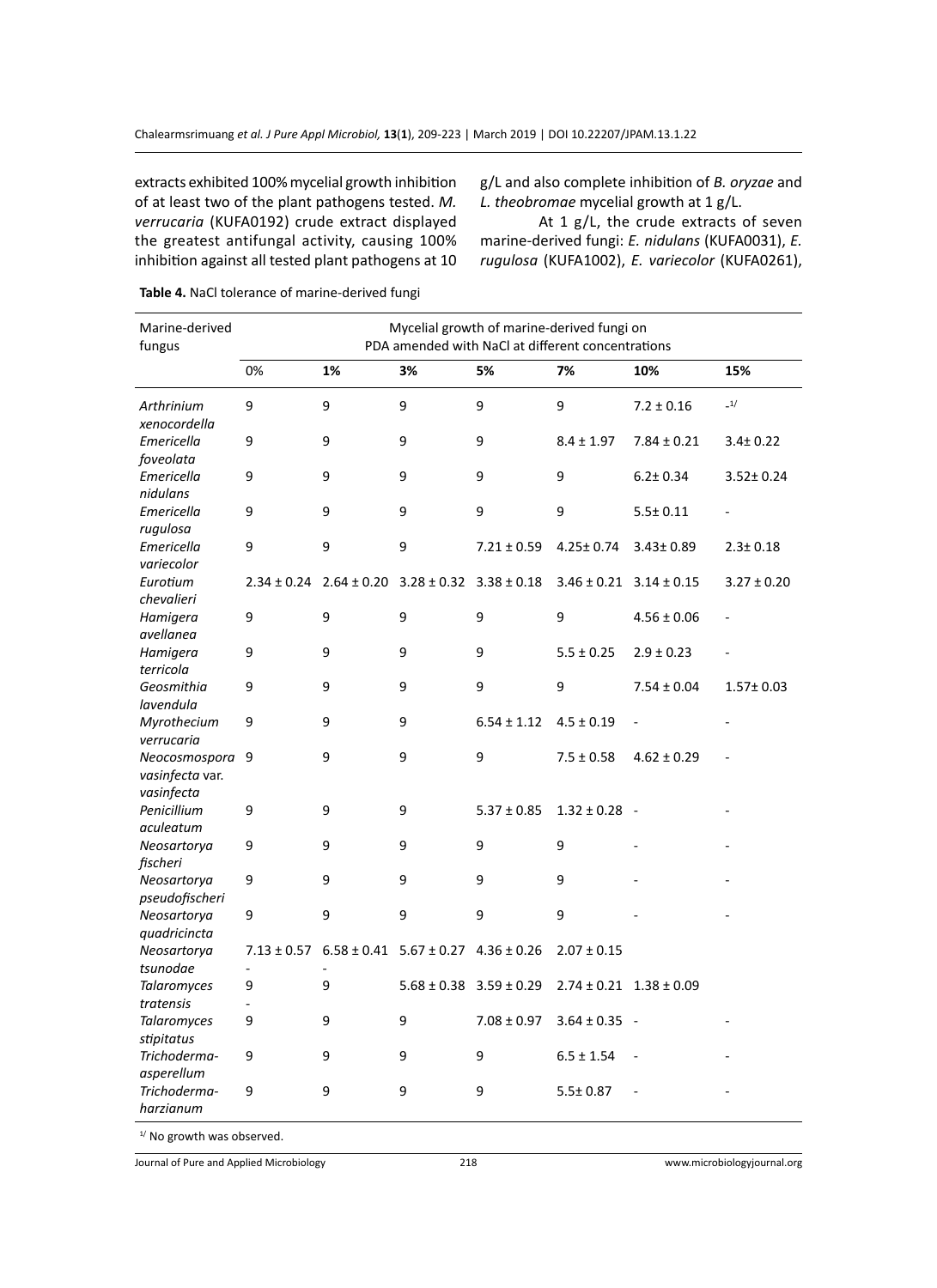*N. vasinfecta* var. *vasinfecta* (KUFA1004), *N. fischeri* (KUFA0107), *P. aculeatum* (KUFA0201) and *T. tratensis* (KUFA0091) displayed significant antifungal activity against plant pathogenic fungi,causing more than 50% inhibition of at least one plant pathogenic fungus. Among them, *E. variecolor* (KUFA0261) showed great inhibition (72-83%) of the mycelial growth of *A. brassicicola*, *C. capcisi*, *C. gloeosporioides* and *F. oxysporum* whereas *E. rugulosa* (KUFA1002)extract exhibited an antifungal effect on *A. brassicicola, B. oryzae*  and *P. palmivora* of 55-64% and *E. nidulans* extract caused 55-72% inhibition of *L. theobromae, P. palmivora* and *P. oryzae*. Furthermore, *T. tratensis*  (KUFA0091) extract displayed promising antifungal effect against the mycelial growth of *B. oryzae* and *P. palmivora* causing 53-55% inhibition at 1 g/L. *P. aculeatum* (KUFA0201)and *N. fischeri*(KUFA0107) extracts exhibited 56 and 54% inhibition of mycelial growth of *P. palmivora* and *S. rolfsii*, respectively.

Values in two columns of each pathogen followed by the same letter are not significantly different at *p*< 0.05, when analyzed using Duncan's multiple range test of One-Way ANOVA.

## **Halo tolerance of marine-derived fungi**

The result of testing the salt tolerance of marine-derived fungi on PDA amended with NaCl at different concentrations is shown in Table 4. All marine-derived fungi exhibited NaCl tolerance, being able to grow on PDA amended with NaCl up to 7%, but none of them were able to grow on PDA amended with NaCl at 20% and 25%. Five of them showed high tolerance to NaCl, being able to grow slowly on PDA amended with NaCl at 15%,and another six species were able to grow at 10% NaCl concentration. The effects of NaCl on fungal growth observed included inhibition of fungal growth compared with the controls when NaCl's concentrations were increased except in *E. chevalieri* (KUFA0464). Moreover, the teleomorphic species of *Penicillium* and *Aspergillus*  exhibited only the anamorphic state, producing conidiophores without cleistothecial formation.

#### **DISCUSSION**

The antagonistic activity of the selected twenty marine-derived fungi against plant pathogenic fungi and their halo tolerance were evaluated. The preliminary results of the dual culture assay showed that among the twenty marine-derived fungi tested, *Trichoderma* species, *T. asperellum* and *T. harzianum* exhibited higher antagonistic effect against all the plant pathogens than the other marine-derived fungi since they caused percentages of mycelial growth inhibition in the range 59.31-100%. Both *Trichoderma* species showed antagonistic effects on plant pathogenic fungi via overgrowing colonies of plant pathogenic fungi. *Trichoderma* species are a common genus in various hosts and are the well-known BCAs which act by means of various mechanisms against plant pathogenic fungi including mycoparasitism and producing cell-wall degrading enzymes and antifungal substances<sup>36-37</sup>. According with our results, for example, *Trichoderma* strains which were isolated from the Mediterranean sponge, *Psammocinia* sp. collected in Israel showed coiling mycoparasitism on mycelium of *Fusarium equiseti* when tested on PDA dual cultures 18 and *Trichoderma atroviride* and *T. asperelloides* extracts effectively reduced the incidence of *R. solani* damping-off disease of beans and also induced defense responses in cucumber seedlings against *Pseudomonas syringae* pv. *lachrimans*33. It is without a doubt that *Trichoderma* strains are great antagonists and diverse in habitats even in marine environments. Besides, the salt tolerant strains of *Trichoderma* have been investigated for their activity against plant pathogens to develop BCAs applied in crop protection for application in arid and saline soil areas 33, 38,39.

In contrast, *Trichoderma* crude extracts showed high antifungal effect on plant pathogens only at the highest concentration, 10 g/L, and they displayed low to medium activity against all the tested plant pathogens at 1 g/L. These results accord with a previously reported of the antifungal effect of an entomopathogenic strain of *Trichoderma atroviride* was lowest against the olive pathogens, *Verticillium dahlia*, *Phytopthora megasperma* and *Phytopthora inundata*40.

However, six out of the twenty marinederived fungi displayed antagonistic effects by forming zones of inhibition against the tested plant pathogenic fungi although the average percentage of their mycelial growth inhibition was lower than 50%. For example, *Talaromyces tratensis* (KUFA 0091) displayed the strongest activity, forming the widest zone of inhibition, 1.2 to 2.2 cm in width,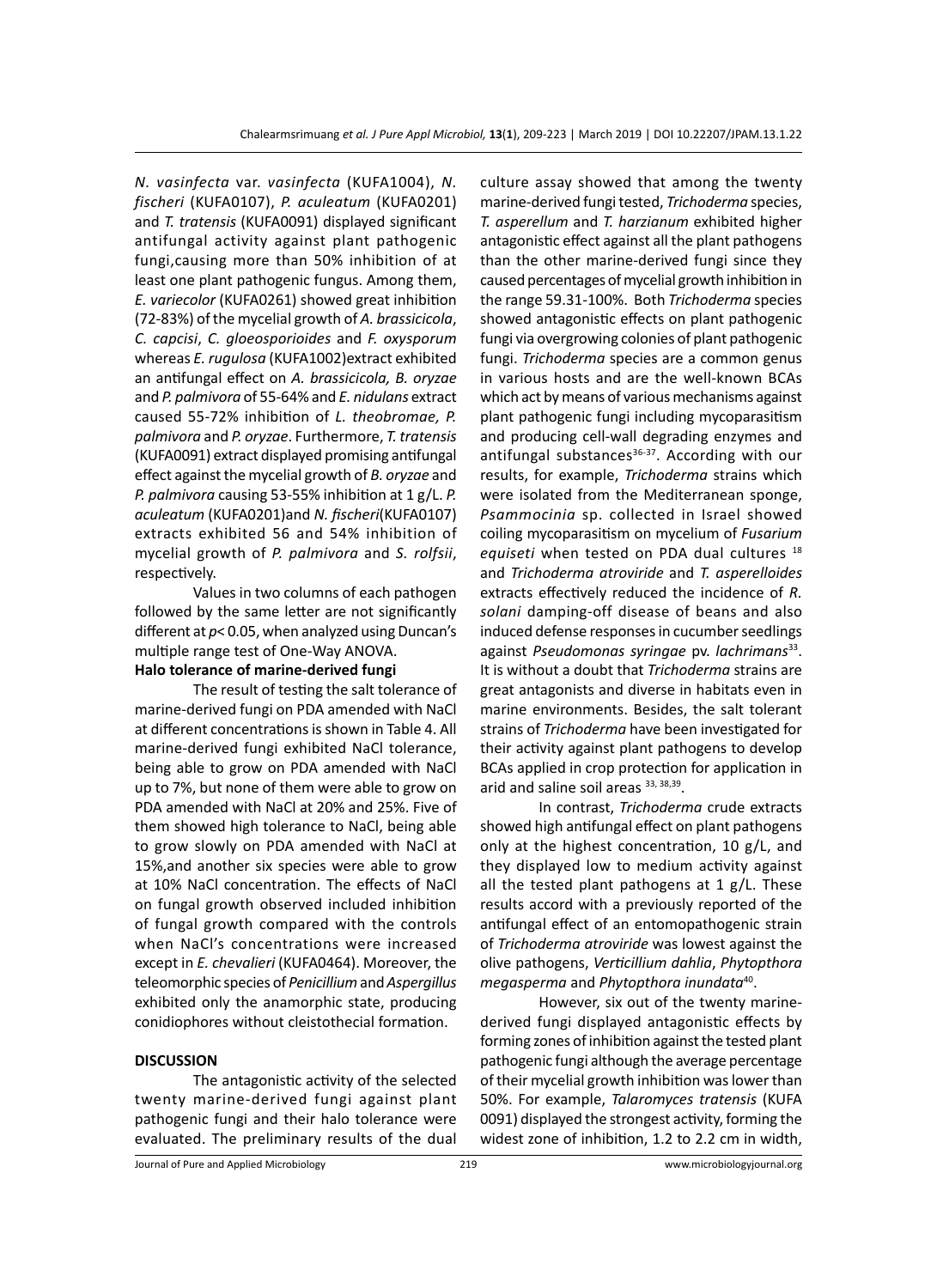against *A. brassicicola*, *B. oryzae*, *L. theobromae* and *P. Palmivora* (Fig. 1). Moreover, *E.rugulosa* (KUFA1002), *E. foveolata* (KUFA1003), *N. vasinfecta* var. *vasinfecta* (KUFA1004) and *Neosartorya pseudofischeri* showed antagonistic activity by forming zones of inhibition in the range of 0.5-1.2 cm in width against some phytopathogenic fungi belonging to Ascomycetes (Fig. 1). These findings showed that these marine-derived fungi produced and released antifungal substances which inhibited the growth of the plant pathogenic fungi.

The results of the dilution plate assay confirmed their production of antifungal substances. Crude extracts of eight marine-derived fungi in the genera *Emericella*, *Myrothecium*, *Neocosmospora*, *Penicillium* and *Talaromyces* displayed great antifungal activity against the plant pathogenic fungi at a low concentration of 1 g/L. The crude extract of *M. verrucaria* showed the best antifungal activity, causing more than 52-100% inhibition of five of the tested plant pathogenic fungus species at 1 g/L. This result is in accordance with a previous study which reported that crude ethyl acetate extract of *Myrothecium* sp. associated with the marine sponge, *Axinella* sp., was a potential producer of antifungal compounds against *Sclerotinia sclerotiorum*, a causal agent of stem rot in various crops<sup>41</sup>. Meanwhile, the crude extracts of three *Emericella* species including *E. nidulans, E. rugulosa* and *E. variecolor* showed high inhibition of the mycelial growth of eight of the tested plant pathogenic fungi at 1 g/L. Among them, *E. variecolor* extract displayed the greatest inhibition, causing 72-83% inhibition of *A. brassicicola*, *C. capcisi*, *C. gloeosporioides* and *F. oxysporum*, whereas *E. rugulosa* extract exhibited antifungal effects on *A. brassicicola*, *B. oryzae* and *P. palmivora* of 55-64%, and *E. nidulans* extract caused 55-72% inhibition of *L. theobromae*, *P. palmivora* and *P. oryzae*. *Emericella* species are common soil fungi and have been reported as antibiosis producers against plant pathogens. For example, crude extracts of soil strains of *E. rugulosa* and *E. nidulans* showed great antifungal effects against *F. oxysporum* f.sp. *lycopersici* and *C. gloeosporiodes* with ED<sub>50</sub> values 5.98 and 1000 µg/mL, respectively <sup>42-43</sup>. A few studies reported the antifungal effects of *E. variecolor* extracts on plant pathogens. For instance, crude extracts of soil strains of *E. nidulans*, *E. rugulosa* and *E.* 

*variecolor* were evaluated the antifungal activity and they inhibited by 45-63% the mycelial growth of *A. brassicicola*, *Curvularia lunata*, *C. capsici*, *C. gloeosporioides*, *F. oxysporum*, *Helminthosporium* sp., *Pestalotiopsis* sp. and *P. palmivora in vitro*. When compared with our results, the extract of a marine strain of *E. variecolor* displayed higher antifungal activity against plant pathogens than that of the extract obtained from a soil strain, for it exhibited 72-83% inhibition of *A. brassicicola*, *C. capcisi*, *C. gloeosporioides* and *F. oxysporum*44.

The results in this study also showed that *T. tratensis* crude extract displayed a promising antifungal effect against the mycelial growth of *B. oryzae* and *P. palmivora*, causing 53-55% inhibition at 1 g/L. This is similar to our previous study in which we reported that the crude ethyl acetate extract of *Talaromyces trachyspermus* (KUFA 0021) exhibited the most effective mycelial growth inhibition of *A. brassicicola*, *C. capsici*, *H. maydis*, *Pythium aphanidermatum*, *R. solani* and *S. rolfsii* with IC $_{50}$  values of 100-186 ppm and displayed total inhibition of mycelial growth on all plant pathogenic fungi at the highest concentration tested,  $10 g/L^{10}$ .

The results of this study also reveal that at 1 g/L, *P. aculeatum* and *N. fischeri* extracts exhibited 56 and 54% inhibition of mycelial growth of *P. palmivora* and *S. rolfsii*, respectively. Similar to our findings, Shen et al.<sup>32</sup>reported the antimicrobial activity of marine-derived *Penicillium oxalicum* strain O312F crude extract, which displayed strong antifungal activity against *A. brassicicola* and *F. graminearum*. In addition, the antifungal activity of *Penicillium citrinum* isolated from a marine sponge, *Callyspongia diffusa*, collected in the Gulf of Mannar, on the southeast coast of India45. *Penicillium citrinum* crude extract also displayed strong antifungal activity against nine plant pathogenic fungi, including *Alternaria alternata*, *Botrytis cinerea*, *Cercospora theae*, *Fusarium udum*, *F. oxysporum*, *Macrophomina phaseolina*, *Poria hypolateritia*, *Phomopsis thae* and *R. solani*. The result of this study also reveals that *N. vasinfecta* var. *vasinfecta* extract exhibited 52-67% inhibition of mycelial growth of *A. brassicicola* and *P. oryzae* at 1 g/L; however, it is not suitable for development as a BCA since it was reported as a causal agent of soybean stem rot 46,47.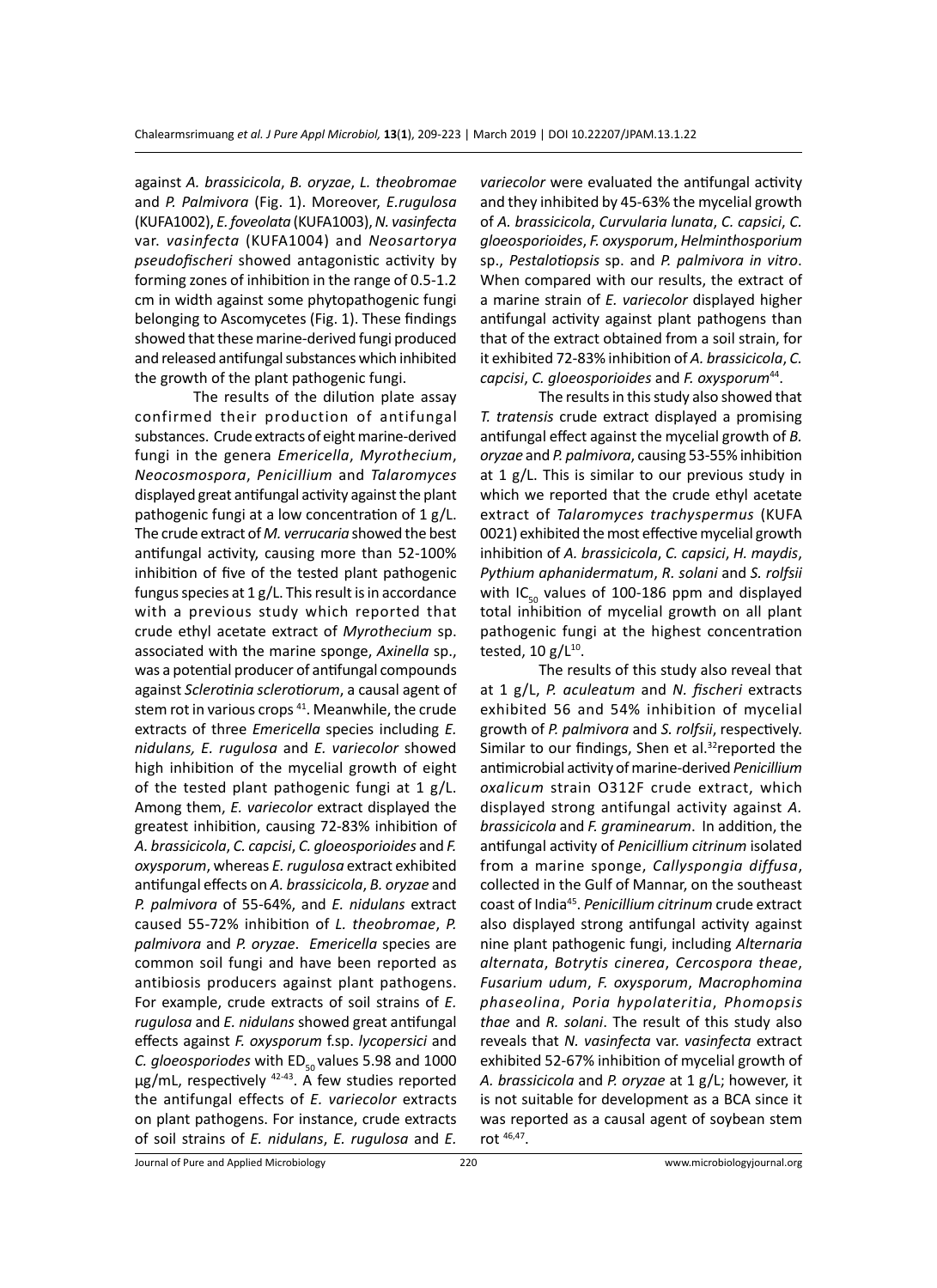The result of testing the halo tolerance of the marine-derived fungi on PDA amended with NaCl at different concentrations showed that all marine-derived fungi exhibited NaCl tolerance, being able to grow on PDA amended with NaCl up to 7%. The tested genera *Emericella*, *Hamigera* and *Geosmithia* showed higher NaCl tolerance than the other tested fungal genera. There are a few studies of salt tolerance and mechanisms in marine fungi for example; marine isolates of *Trichoderma atroviride* and *T. asperelloides* were reported tolerate NaCl at 3%<sup>33</sup>. The thick cell wall and large numbers of vacuoles in marine fungal cells may help these fungi adapt to marine environments<sup>48</sup>and the increase of the multifunctional cell-wall proteins hydrophobins may played a key role in salt tolerance in eukaryotes<sup>49</sup>. Although the tested marine-derived fungi could grow on media amended with NaCl, the effects of NaCl on fungal growth and their sporulation were observed in all except *E. chevalieri* (KUFA0464), which is not surprising because the genus *Eurotium* is a well-known halophilic and/or xerophilic fungi which is often found in salty food and hypersaline areas  $50,51$ . These observations corresponded to a previous report which found that NaCl caused abnormal conidiophore production in *Aspergillus* species<sup>52</sup>.

Climatic changes such as higher temperatures and drought will result in increased soil salinity, which is predicted to affect plant pathogen growth, development and survival rates as well as modify their pathogenicity leading to changes in disease severity on crops 53-54. Hence, new BCAs with halo tolerant properties should be urgently sought. In this effort, the results from this preliminary study showed that marinederived fungi are the promising sources of BCAs for application in crop production in normal and salty soil areas and in arid-zone agriculture as well as in supporting crop production under climatic changes in the future.

Results from this study indicate that some of the marine-derived fungi tested in this study possess antagonistic mechanisms including competition for space and nutrients as well as antibiosis production resulting in inhibition the mycelial growth of plant pathogenic fungi. They also possess halo tolerance which made it possible for them to grow on media amended with 7% NaCl. These data suggested that they are potential BCAs which may be promising alternatives to the use of synthetic fungicides to control plant diseases in normal and salty soil areas and in arid-zone agriculture. However, further studies are needed to identify antifungal substances responsible in inhibiting mycelial growth of plant pathogenic fungi as well as to evaluate their biocontrol potential against plant disease under greenhouse and field conditions.

## **ACKNOWLEDGEMENTS**

The authors wish to thank the Graduate School, Kasetsart University and the Kasetsart University Research Development Institute (KURDI) for financial support of this project.

## **CONFLICT OF INTEREST**

The authors declare that there is no conflicts of interest.

#### **REFERENCES**

- 1. Naraghi L, Heydari A, Rezaee S, Razavi M. Biocontrol agent *Talaromyces flavus* stimulates the growth of cotton and potato. *J Plant Growth Regul*. 2012; **31**:471–77.
- 2. Bjelajac Z, Mijatovic MD, Kozar V. Review of the uncontrolled use of certain chemicals and their adverse effect on human health and safe environment. *Oxid Commun*. 2015; **38**:722–33.
- 3. Xu X-M, Jeffries P, Pautasso M, Jeger MJ. Combined use of biocontrol agents to manage plant diseases in theory and practice. *Phytopathology*. 2011; **101**:1024– 31.
- 4. Sarrocco S, Diquattro S, Avolio F, Cimmino A, Puntoni G, Doveri F, Evidente A, Vannacci G. Bioactive metabolites from new or rare fimicolous fungi with antifungal activity against plant pathogenic fungi. *Eur J Plant Pathol*. 2015; **142**:61–71.
- 5. Mehbub MF, Lei J, Franco C, Zhang W. Marine sponge derived natural products between 2001 and 2010: trends and opportunities for discovery of bioactives. *Mar Drugs.* 2014; **12**:4539–77.
- 6. Hong J-H, Jang S, Heo YM, Min M, Lee H, Lee YM, Lee H, Kim J-J. Investigation of marine-derived fungal diversity and their exploitable biological activities. *Mar Drugs*. 2015; **13**:4137–55.
- 7. Kathiresan K, Balagurunathan R, Selvam MM. Fungicidal activity of marine actinomycetes against phytopathogenic fungi. *Indian J Biotechnol*. 2005; **4**:271–76.
- 8. May Zin WW, Prompanya C, Buttachon S, Kijjoa A. Bioactive secondary metabolites from a Thai collection of soil and marine-derived fungi of the genera *Neosartorya* and *Aspergillus. Curr Drug Deliv*. 2016; **13**:378–88.
- 9. Devarajan PT, Suryanarayanan TS, Geetha V.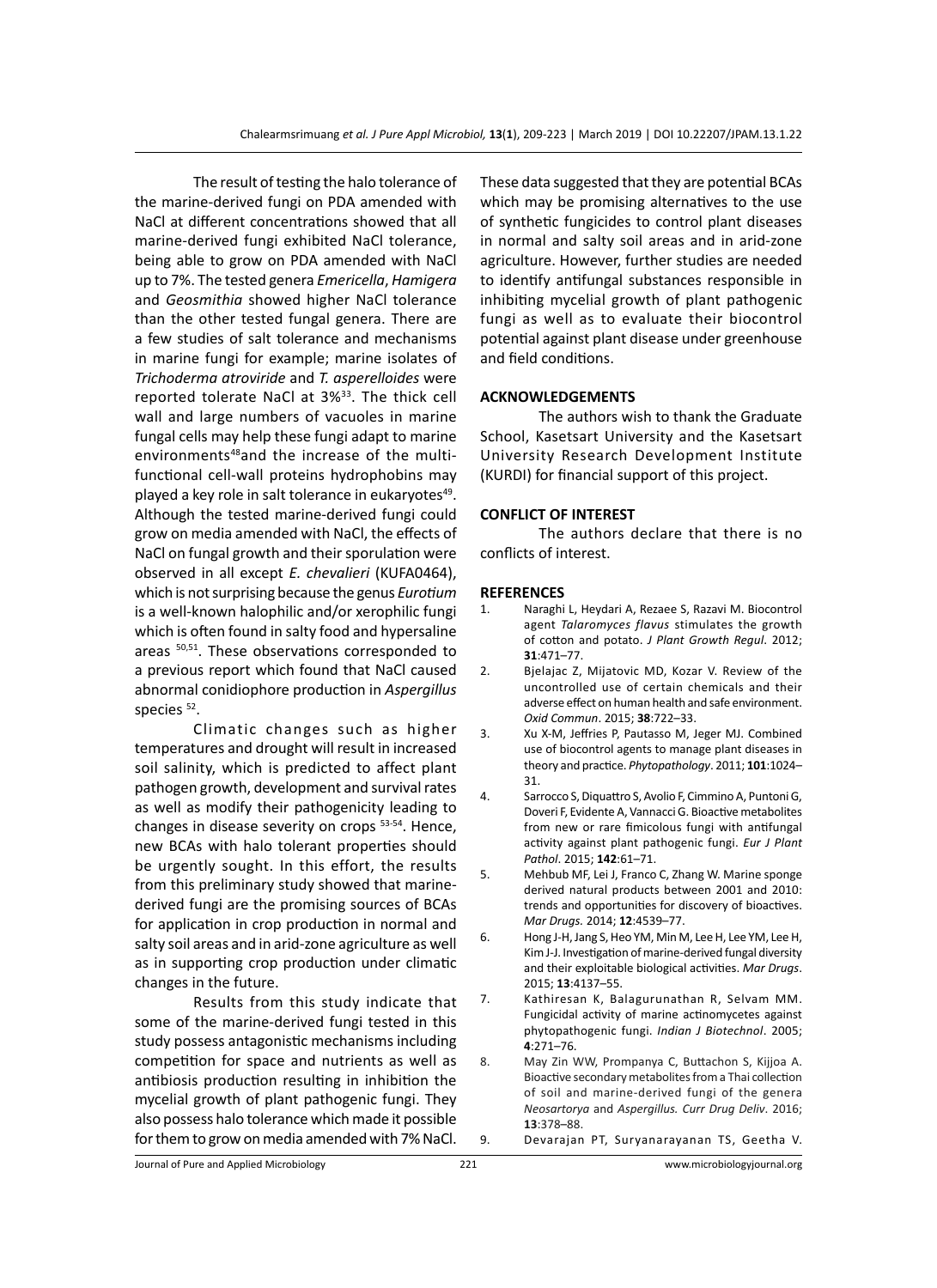Endophytic fungi associated with the tropical seagrass *Halophila ovalis* (Hydrocharitaceae). *Indian Journal of Geo-Marine Sciences*. 2002; **31**:73–4.

- 10. Dethoup T, Kumla D, Kijjoa A. Mycocidal activity of crude extracts of marine-derived beneficial fungi against plant pathogenic fungi. *J Biopest*. 2015; **7**:107–15.
- 11. Dethoup T, Gomes NGM, Chaopongpang S, Kijjoa A. *Aspergillus similanensis* sp. nov. from a marine sponge in Thailand. *Mycotaxon*. 2016; **131**:7–15.
- 12. Gomes NGM, Bessa LJ, Buttachon S, Costa PM, Buaruang J, Dethoup T, Silva AMS, Kijjoa A. Antibacterial and antibiofilm activity of tryptoquivalines and meroditerpenes from marine-derived fungi *Neosartorya paulistensis*, *N. laciniosa*, *N. tsunodae,* and the soil fungi *N. fischeri* and *N. siamensis*. *Mar Drugs.* 2014; **12**:822–39.
- 13. Kumla D, Dethoup T, Buttachon S, Singburaudom N, Silva AMS, Kijjoa A. Spiculisporic acid E, a new spiculisporic acid derivatives from the marine-sponge associated fungus *Talaromyces trachyspermus* (KUFA 0021). *Nat Prod Commun*. 2014; **9**:1147–50.
- 14. Buttachon S, May Zin WW, Dethoup T, Gales L, Pereira JA, Silva AMS, Kijjoa A. Secondary metabolites from the culture of the marine sponge-associated fungi *Talaromyces tratensis* and *Sporidesmium circinophorum*. *Planta Med*. 2016; **82**:888–96.
- 15. Noinart J, Buttachon S, Dethoup T, Gales L, Pereira JA, Urbatzka R, Freitas S, Lee M, Silva AMS, Pinto MMM, Vasconcelos V, Kijjoa A. A new ergosterol analog, a new bis-anthraquinone and anti-obesity activity of anthraquinones from the marine-sponge-associated fungus *Talaromyces stipitatus* KUFA 0207. *Mar Drugs*. 2017; **15**:139.
- 16. Höller U, Wright AD, Matthée GF, König GM, Draeger S, Aust H-J, Schulz B. Fungi from marine sponges: diversity, biological activity and secondary metabolites. *Mycol Res*. 2000; **104**:1354–65.
- 17. Bhadury P, Mohammad BT, Wright PC. The current status of natural products from marine fungi and their potential as anti-infective agents. *J Ind Microbiol Biotechnol.* 2006; **33**:325–37.
- 18. Paz Z, Komon-Zelazowska M, Druzhinina IS, Aveskamp MM, Shnaiderman A, Aluma Y, Carmeli S, Ilan M, Yarden O. Diversity and potential antifungal properties of fungi associated with a Mediterranean sponge. *Fungal Divers*. 2010; **42**:17–26.
- 19. Bugni TS, Ireland CM. Marine-derived fungi: a chemically and biologically diverse group of microorganisms. *Nat Prod Rep*. 2004; **21**:143–63.
- 20. Debbab A, Aly AH, Liu WH, Proksch P. Bioactive compounds from marine bacteria and fungi. *Microb Biotechnol*. 2010; **3**:544–63.
- 21. Greve H, Mohamed IE, Pontius A, Kehraus S, Gross H, König GM. Fungal metabolites: structural diversity as incentive for anticancer drug development. *Phytochem Rev.* 2010; **9**:537–45.
- 22. Thomas TRA, Kavlekar DP, LokaBharathi PA. Marine drugs from sponge-microbe association. *Mar Drugs*. 2010; **8**:1417–68.
- 23. Debbab A, Aly AH, Proksch P. Endophytes and associated marine derived fungi-ecological and

chemical perspectives. *Fungal Divers*. 2012; **5**:45–83.

- 24. Gao Z, Li B, Zheng C, Wang G. Molecular detection of fungal communities in the Hawaiian marine sponges *Suberites zeteki* and *Mycale armata*. *Appl Environ Microbiol*. 2008; **74**:6091–101.
- 25. Wang G, Li Q, Zhu P. Phylogenetic diversity of cultivable fungi associated with the Hawaiian sponge *Suberites zeteki* and *Gelliodes fibrosa*. *Antonie van Leeuwenhoek*. 2008; **3**:163–74.
- 26. Li Z. Advances in marine microbial symbionts in the China Sea and related pharmaceutical metabolites. *Mar Drugs*. 2009; **7**:113–29.
- 27. Li Q, Wang G. Diversity of fungal isolates from three Hawaiian marine sponges. *Microbiol Res*. 2009; **164**:233–41.
- 28. Ding B, Yin Y, Zhang F, Li Z. Recovery and phylogenetic diversity of culturable fungi associated with marine sponges *Clathrina luteoculcitella* and *Holoxea* sp. in the South China Sea. *Mar Biotechnol.* 2011; **13**:713–21.
- 29. Kohlmeyer J, Kohlmeyer E. 1979. Marine mycology: the higher fungi. Academic Press, London, England.
- 30. Rongbian WEI, Fuchao LI, Song R, Song QIN. Comparison of two marine sponge-associated *Penicillium* strains DQ25 and SC10: differences in secondary metabolites and their bioactivities. *Ann Microbiol*. 2009; **59**:579–85.
- 31. Manilal A, Sabarathnam B, Kiran GS, Sujith S, Shakir C, Selvin J. Antagonistic potentials of marine sponge associated fungi *Aspergillus clavatus* MFD15. *Asian Journal of Medical Sciences*. 2010; **2**:195–200.
- 32. Shen S, Li W, Wang J. Antimicrobial and antitumor activities of crude secondary metabolites from a marine fungus *Penicillium oxalicum* 0312F. *Afr J Microbiol Res*. 2014; **8**:1480–85.
- 33. Gal-Hemed I, Atanasova L, Komon-Zelazowska M, Druzhinina IS, Viterbo A, Yarden O. Marine isolates of *Trichoderma* spp. as potential halotolerant agents of biological control for arid-zone agriculture. *Appl Environ Microbiol*. 2011; **77**:5100–09.
- 34. Murray MG, Thompson WF. Rapid isolation of high molecular weight plant DNA. *Nucleic Acids Res*. 1980; **8**:4321−25.
- 35. White TJ, Bruns T, Lee S, Taylor J. 1990. Amplification and direct sequencing of fungal ribosomal RNA genes for phylogenetics. In: Innis MA, Gelfand DH, Sninsky JJ, White TJ (eds.). PCR protocols: a guide to methods and applications. Academic Press, New York, USA.
- 36. Cai F, Yu G, Wang P, Wei Z, Fu L, Shen Q, Chen W. Harzianolide, a novel plant growth regulator and systemic resistance elicitor from *Trichoderma harzianum*. *Plant Physiol Biochem*. 2013; **73**:106–13.
- 37. Bae S-J, Mohanta TK, Chung JY, Ryu M, Park G, Shim S, Hong S-B, Seo H, Bae D-W, Bae I, Kim J-J, Bae H. *Trichoderma* metabolites as biological control agents against *Phytophthora* pathogens. *Biol Control*. 2016; **92**:128–38.
- 38. El-Kassas HY, Khairy HM. A trial for biological control of a pathogenic fungus (*Fusarium solani*) by some marine microorganisms. *American-Eurasian J Agric & Environ Sci.* 2009; **5**:434–40.
- 39. Devi P, Wahidulla S, Kamat T, D'Souza L. Screening marine organisms for antimicrobial activity against